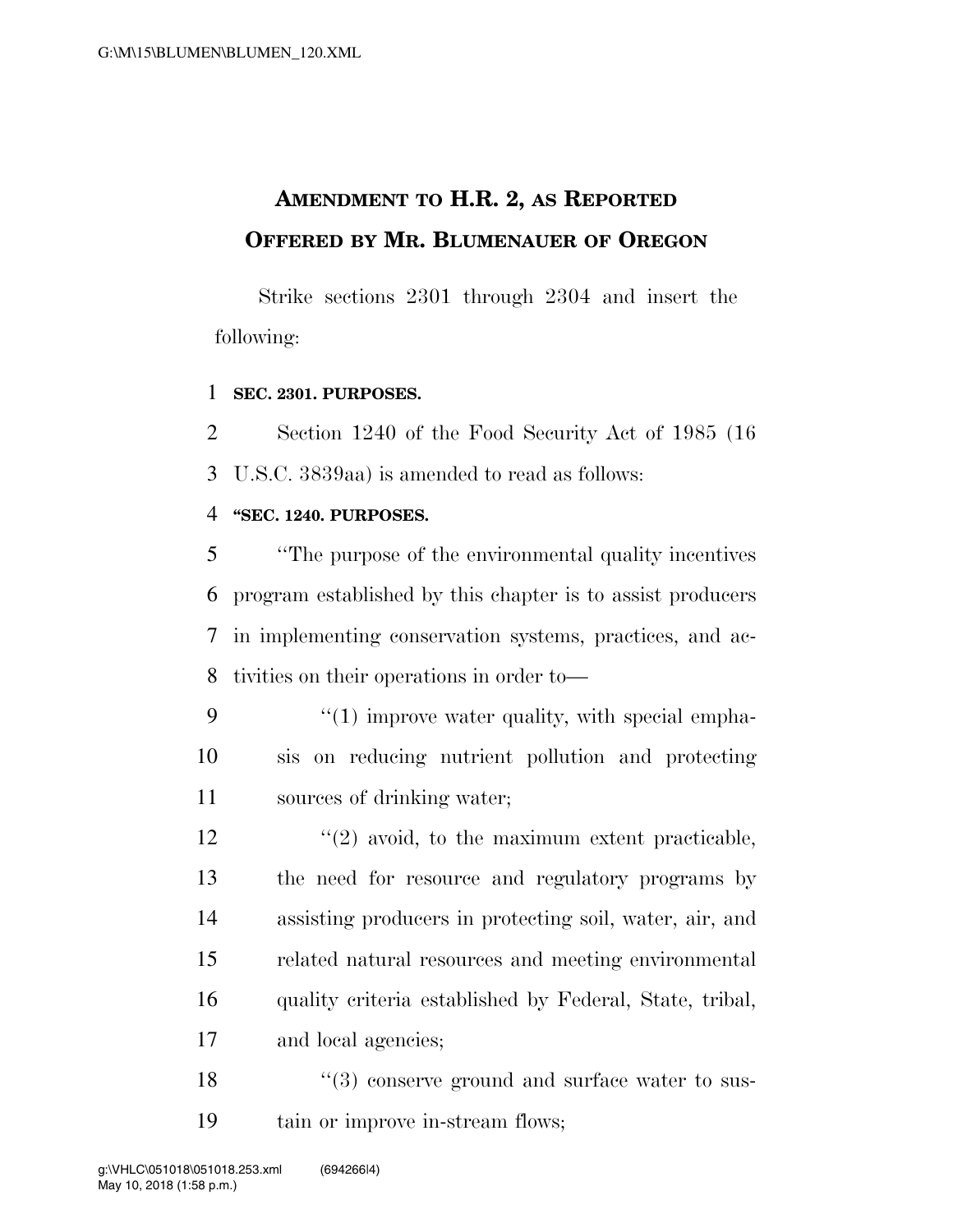| $\mathbf{1}$   | $(4)$ enhance the quality of soil fertility and            |
|----------------|------------------------------------------------------------|
| $\overline{2}$ | health;                                                    |
| 3              | $\lq(5)$ control invasive species;                         |
| $\overline{4}$ | "(6) enhance critical aquatic and terrestrial              |
| 5              | wildlife habitat for at-risk species;                      |
| 6              | "(7) reduce the amount and toxicity of pes-                |
| 7              | ticides and other agricultural chemicals found on          |
| 8              | food and in water or the air;                              |
| 9              | $\lq(8)$ reduce the nontherapeutic use of medically        |
| 10             | important antibiotics in food-producing animals in         |
| 11             | order to preserve the effectiveness of antibiotics used    |
| 12             | in the treatment of human and animal disease;              |
| 13             | $(9)$ help producers adapt to a changing and               |
| 14             | unpredictable climate and increase resiliency to cli-      |
| 15             | mate change impacts, including rising temperatures         |
| 16             | and extreme weather events, while reducing green-          |
| 17             | house gas emissions; and                                   |
| 18             | $\lq(10)$ address additional priority resource con-        |
| 19             | cerns, as determined by the Secretary.".                   |
| 20             | SEC. 2302. DEFINITIONS.                                    |
| 21             | (a) ORGANIC SYSTEM PLAN.—Section 1240A of the              |
| 22             | Food Security Act of 1985 (16 U.S.C. 3839aa-1) is          |
| 23             | amended by striking paragraph (2) and redesignating        |
| 24             | paragraphs $(3)$ through $(5)$ as paragraphs $(2)$ through |
|                | 25 $(4)$ , respectively.                                   |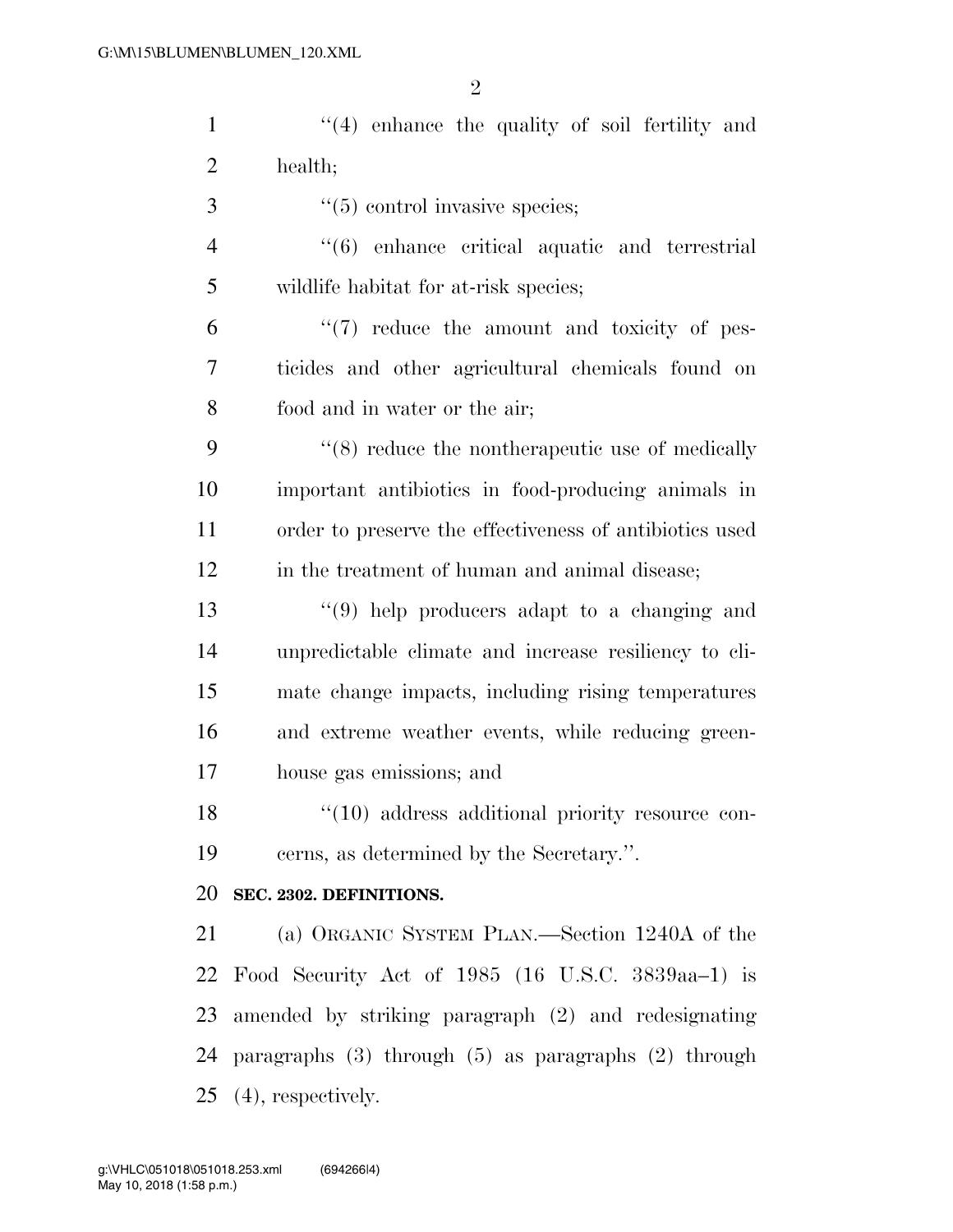| $\mathbf{1}$   | (b) PRACTICE.—Section 1240A of the Food Security           |
|----------------|------------------------------------------------------------|
| 2              | Act of 1985 (16 U.S.C. 3839aa–1) is further amended in     |
| 3              | paragraph $(3)(B)$ (as redesignated by subsection $(a)$ )— |
| $\overline{4}$ | $(1)$ in clause (i), by striking "; and" and insert-       |
| 5              | ing a semicolon;                                           |
| 6              | $(2)$ by redesignating clause (ii) as clause (iii);        |
| $\tau$         | and                                                        |
| 8              | (3) by inserting after clause (i) the following            |
| 9              | new clause:                                                |
| 10             | "(ii) comprehensive conservation plan-                     |
| 11             | ning; and".                                                |
| 12             | SEC. 2303. ESTABLISHMENT AND ADMINISTRATION.               |
| 13             | (a) ESTABLISHMENT.—Section $1240B(a)$ of the               |
| 14             | Food Security Act of 1985 (16 U.S.C. 3839aa-2(a)) is       |
|                |                                                            |
| 15             | amended by striking "2002 through 2015" and inserting      |
| 16             | " $2019$ through $2023$ ".                                 |
| 17             | (b) TERM.—Section $1240B(b)(2)$ of the Food Secu-          |
|                | 18 rity Act of 1985 (16 U.S.C. 3839aa-2(b)(2)(B)) is       |
|                | amended by striking "10 years" and inserting "5 years".    |
| 19<br>20       | (c) PRIORITY.—Section $1240B(c)$ of the Food Secu-         |
| 21             | rity Act of 1985 (16 U.S.C. 3839aa–2(c)) is amended to     |
| 22             | read as follows:                                           |
| 23             | "(c) PRIORITY.—If the Secretary determines that the        |

ments are comparable, the Secretary shall assign a higher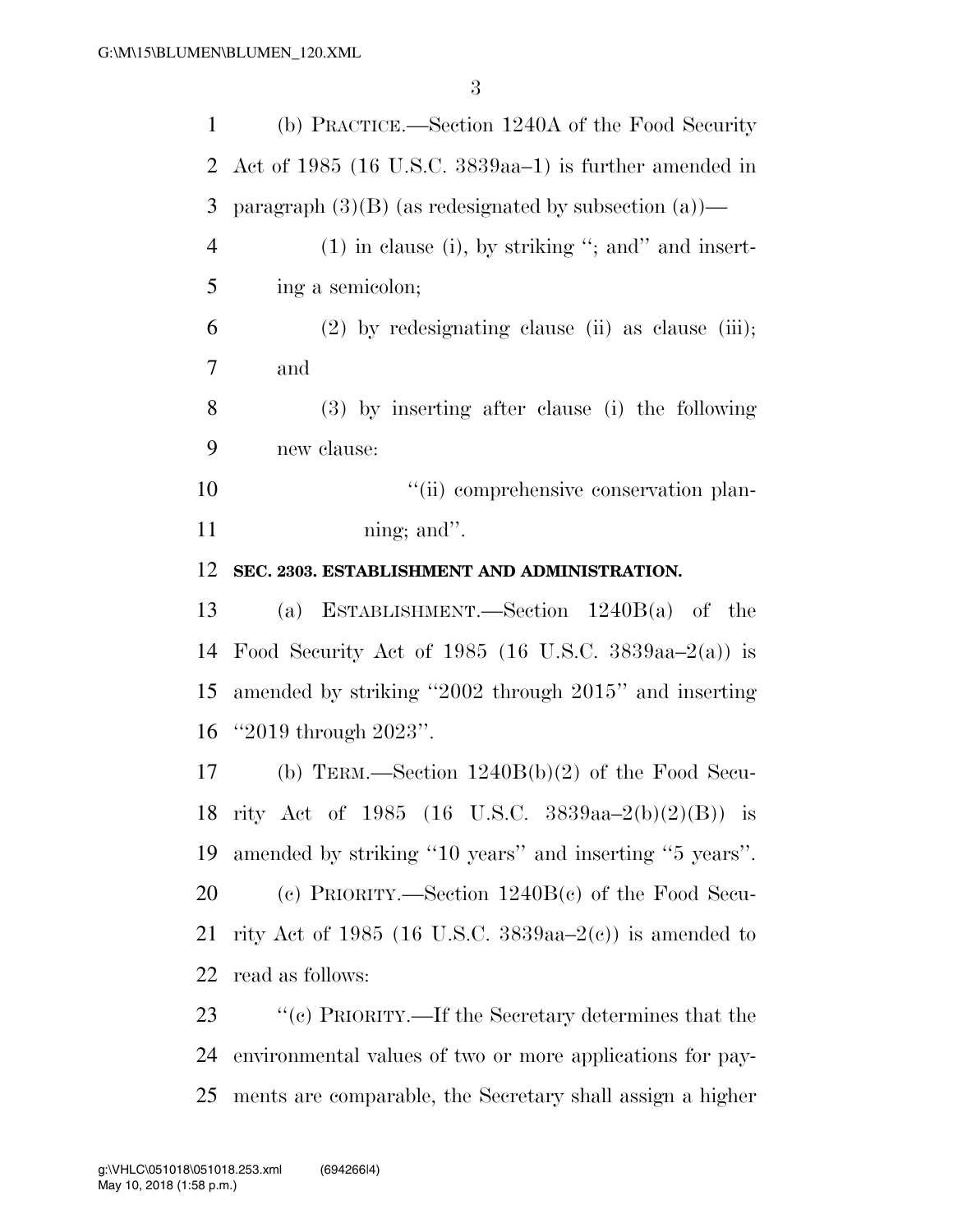| $\mathbf{1}$   | priority to a program application which will achieve the |
|----------------|----------------------------------------------------------|
| 2              | environment and conservation values using practices and  |
| 3              | systems the assessed cost of which is lower.".           |
| $\overline{4}$ | (d) PAYMENTS.—                                           |
| 5              | (1) LIMITATION ON SUBSTANTIAL AND PRI-                   |
| 6              | MARY BENEFITS.—Section 1240B(d) of the Food              |
| 7              | Security Act of 1985 (16 U.S.C. 3839aa-2(d)) is          |
| 8              | amended—                                                 |
| 9              | (A) in paragraph $(2)$ —                                 |
| 10             | (i) in subparagraph $(B)$ , by striking                  |
| 11             | "or" at the end;                                         |
| 12             | (ii) in subparagraph $(C)(ii)$ , by strik-               |
| 13             | ing the period at the end and inserting ";               |
| 14             | $\text{or}''$ ; and                                      |
| 15             | (iii) by adding at the end the fol-                      |
| 16             | lowing:                                                  |
| 17             | "(D) 50 percent of the cost of a practice"               |
| 18             | that substantially benefits the producer, as de-         |
| 19             | termined by the Secretary."; and                         |
| 20             | (B) by adding at the end the following:                  |
| 21             | "(7) PRIMARY BENEFIT TO PRODUCER.—A pro-                 |
| 22             | ducer shall not be eligible for payments for a prac-     |
| 23             | tice on eligible land under the program that pri-        |
| 24             | marily benefits the producer, as determined by the       |
| 25             | Secretary.".                                             |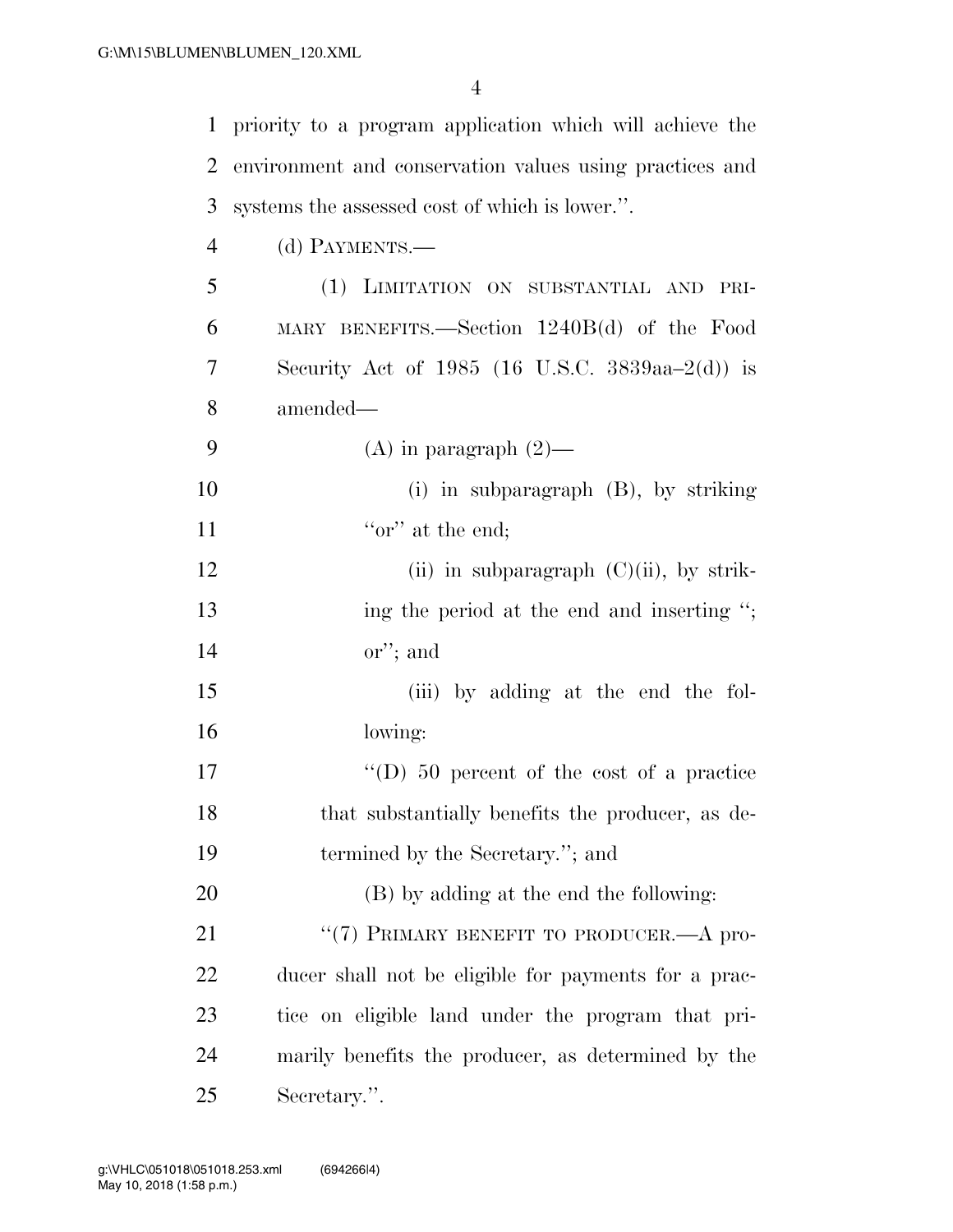| $\mathbf{1}$   | (2) INCREASED PAYMENTS FOR CERTAIN PRAC-               |
|----------------|--------------------------------------------------------|
| $\overline{2}$ | TICES.—Section $1240B(d)(3)$ of the Food Security      |
| 3              | Act of 1985 (16 U.S.C. 3839aa–2(d)(3)) is amended      |
| $\overline{4}$ | to read as follows:                                    |
| 5              | $(3)$ INCREASED PAYMENTS FOR<br><b>CERTAIN</b>         |
| 6              | PRACTICES.—The Secretary shall provide supple-         |
| 7              | mental payments and enhanced technical assistance      |
| 8              | to producers implementing land management and          |
| 9              | vegetative practices at a level that, as determined by |
| 10             | the Secretary, results in highly cost-effective treat- |
| 11             | ment of priority resource concerns, including-         |
| 12             | $\lq\lq$ residue and tillage management;               |
| 13             | $\lq\lq (B)$ contour farming;                          |
| 14             | $\lq\lq$ (C) cover cropping;                           |
| 15             | "(D) integrated pest management;                       |
| 16             | $\lq\lq(E)$ nutrient management;                       |
| 17             | $\lq\lq(F)$ stream corridor improvement;               |
| 18             | $\lq\lq(G)$ invasive plant species control;            |
| 19             | "(H) contour buffer strips;                            |
| 20             | "(I) riparian herbaceous and forest buff-              |
| 21             | ers;                                                   |
| 22             | $\lq\lq(J)$ filterstrips;                              |
| 23             | $\lq\lq(K)$ stream habitat improvement<br>and          |
| 24             | management;                                            |
| 25             | $\lq\lq(L)$ grassed waterways;                         |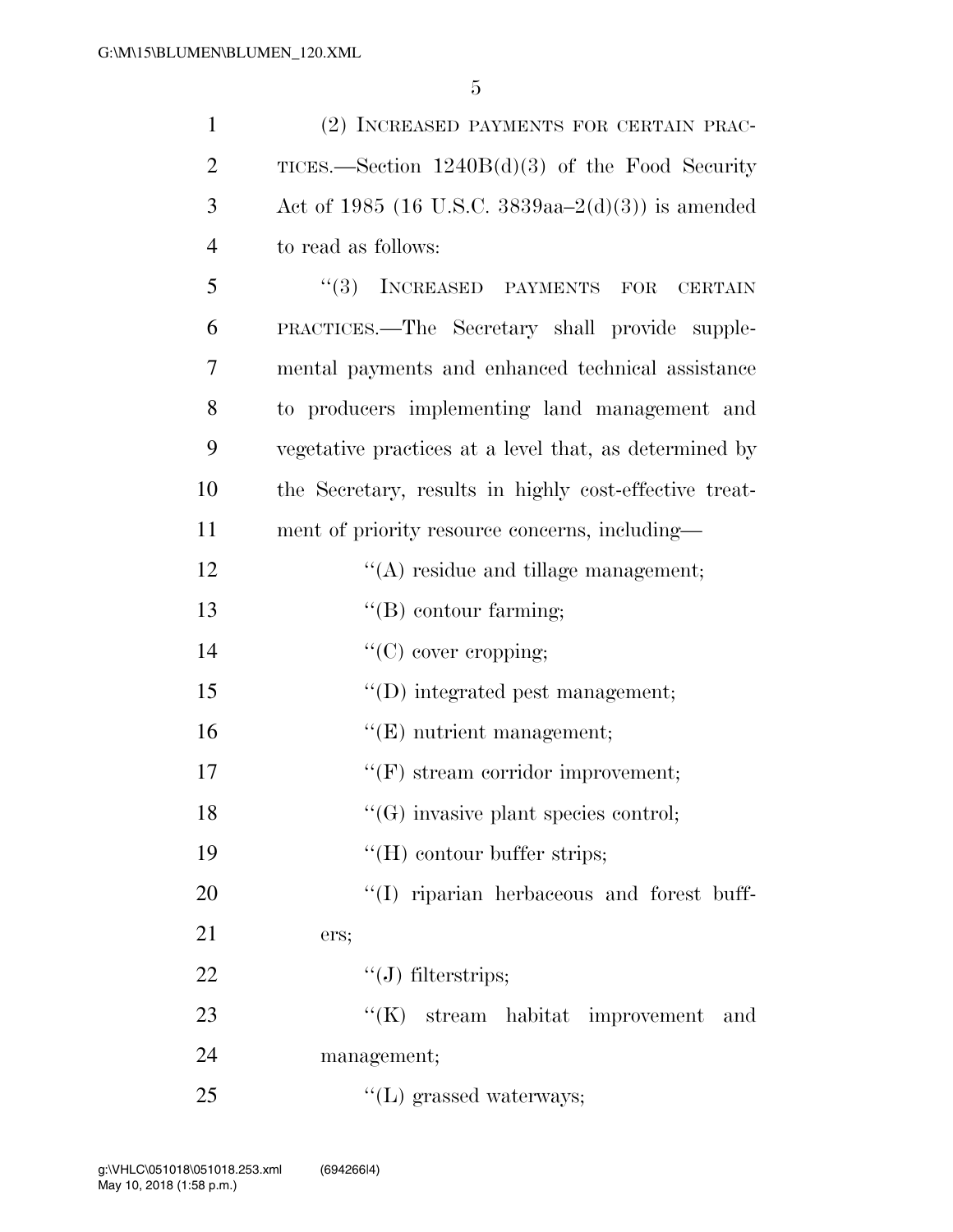| $\mathbf{1}$   | "(M) wetland restoration and enhance-                     |
|----------------|-----------------------------------------------------------|
| $\overline{2}$ | ment;                                                     |
| 3              | $\lq\lq(N)$ pollinator habitat; or                        |
| $\overline{4}$ | $\lq(0)$ conservation crop rotation.".                    |
| 5              | (3) LIMITATION ON PAYMENTS FOR CERTAIN                    |
| 6              | PRACTICES.—Section 1240B(d) of the Food Security          |
| 7              | Act of 1985 (16 U.S.C. 3839aa-2(d)) is further            |
| 8              | amended by adding at the end the following new            |
| 9              | paragraph:                                                |
| 10             | "(8) LIMITATION ON PAYMENTS FOR CERTAIN                   |
| 11             | PRACTICES.—A producer who owns or operates a              |
| 12             | large confined animal feeding operation (as defined       |
| 13             | by the Secretary) shall not be eligible for payments      |
| 14             | under this chapter to construct an animal waste           |
| 15             | management facility or any associated waste trans-        |
| 16             | port or transfer device.".                                |
| 17             | (e) ALLOCATION OF FUNDING.—Section $1240B(f)$ of          |
|                | 18 the Food Security Act of 1985 (16 U.S.C. 3839aa-2(f))  |
| 19             | is amended to read as follows:                            |
| 20             | "(f) ALLOCATION OF FUNDING.—Of the funds made             |
| 21             | available for payments for each of fiscal years 2019      |
| 22             | through 2023, not less than 10 percent shall be targeted  |
| 23             | at practices relating to improvement of fish and wildlife |
| 24             | habitat.".                                                |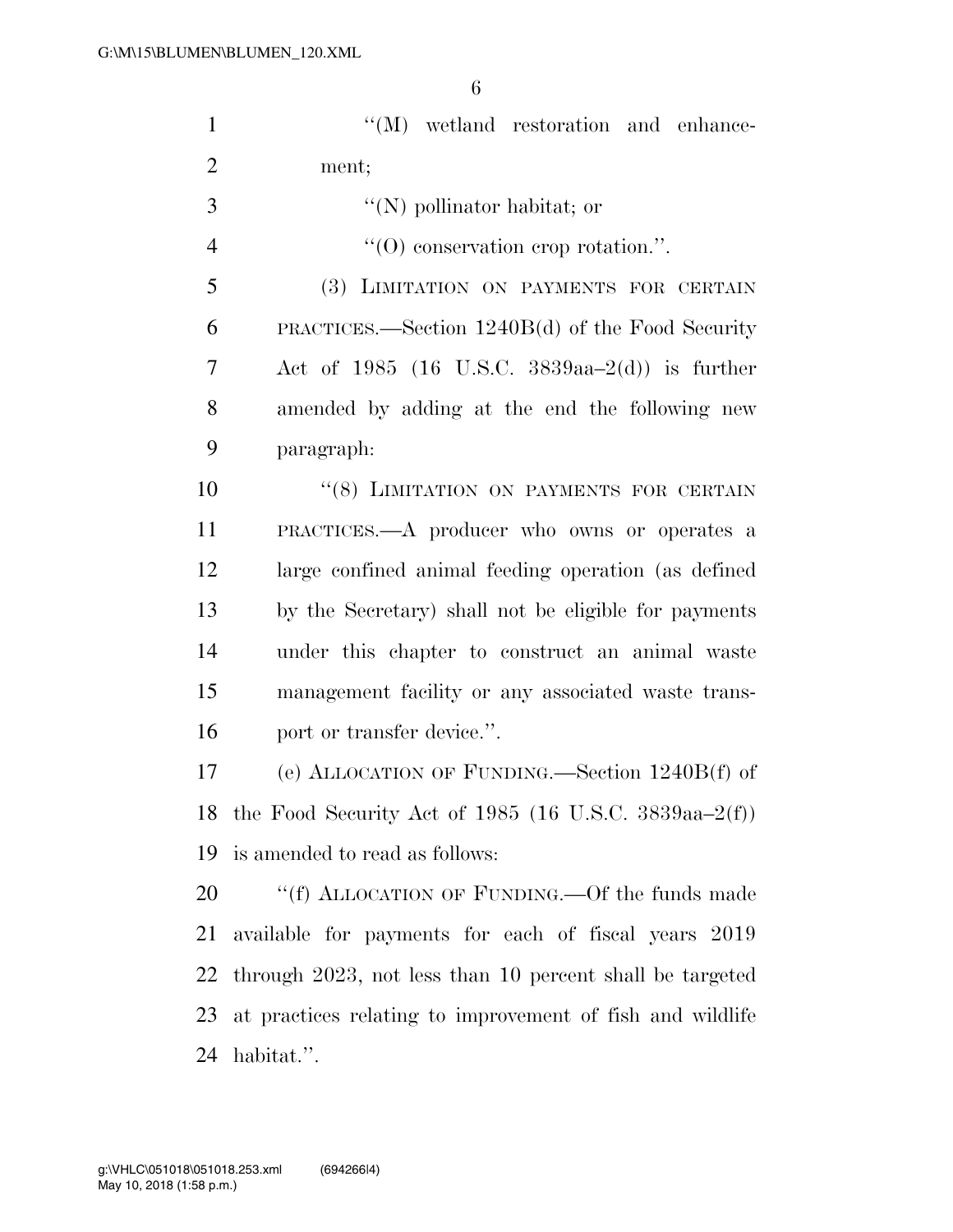(f) WATER CONSERVATION OR IRRIGATION EFFI-CIENCY PRACTICE.—

 (1) AVAILABILITY OF PAYMENTS.—Section 1240B(h)(1) of the Food Security Act of 1985 (16 5 U.S.C.  $3839aa-2(h)(1)$  is amended to read as fol- lows: 7 "(1) AVAILABILITY OF PAYMENTS.—The Sec- retary may provide payments under this subsection to a producer for a water conservation or irrigation practice that promotes ground and surface water conservation on the agricultural operation of the producer by—  $\cdot$  ''(A) improvements to irrigation systems; ''(B) enhancement of irrigation efficiencies; 15 "(C) conversion of the agricultural oper- ation to—  $\frac{1}{10}$  the production of less water-in- tensive agricultural commodities; or 19 ''(ii) dryland farming;  $\text{``(D) improvement of the storage of water}$  through measures such as water banking and groundwater recharge;

23  $\text{``(E)}$  enhancement of fish and wildlife habitat associated with irrigation systems, in-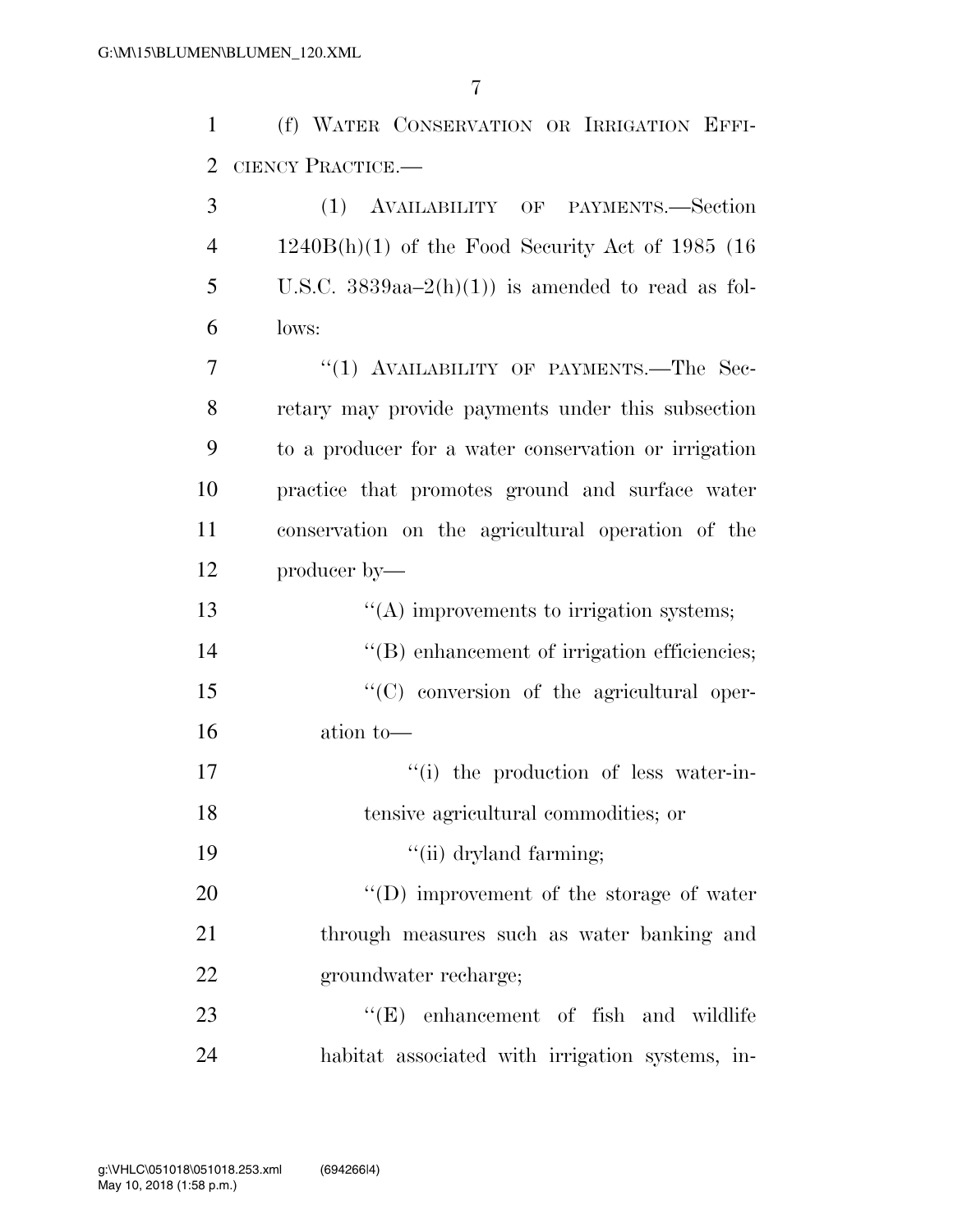| $\mathbf{1}$   | cluding pivot corners and areas with irregular         |
|----------------|--------------------------------------------------------|
| $\overline{2}$ | boundaries; or                                         |
| 3              | $\lq\lq(F)$ establishment of other measures, as        |
| $\overline{4}$ | determined by the Secretary, that improve              |
| 5              | groundwater and surface water conservation in          |
| 6              | agricultural operations.".                             |
| 7              | (2) PRIORITY.—Section $1240B(h)(2)$ of the             |
| 8              | Food Security Act of 1985 (16 U.S.C. 3839aa-           |
| 9              | $2(h)(2)$ is amended—                                  |
| 10             | $(A)$ in subparagraph $(A)$ , by striking ";           |
| 11             | or" and inserting "; and"; and                         |
| 12             | $(B)$ by amending subparagraph $(B)$ to read           |
| 13             | as follows:                                            |
| 14             | "(B) any associated water savings remain               |
| 15             | in the original source of such water for the use-      |
| 16             | ful life of the practice.".                            |
| 17             | (3) DUTY OF PRODUCERS.—Section $1240B(h)$              |
| 18             | of the Food Security Act of 1985 (16 U.S.C.            |
| 19             | $3839aa-2(h)$ is amended by adding at the end the      |
| 20             | following new paragraph.                               |
| 21             | "(3) DUTY OF PRODUCERS.—The Secretary                  |
| 22             | may not provide payments to a producer for a water     |
| 23             | conservation or irrigation practice under this chapter |
| 24             | unless the producer agrees not to use any associated   |
| 25             | water savings to bring new land, other than inci-      |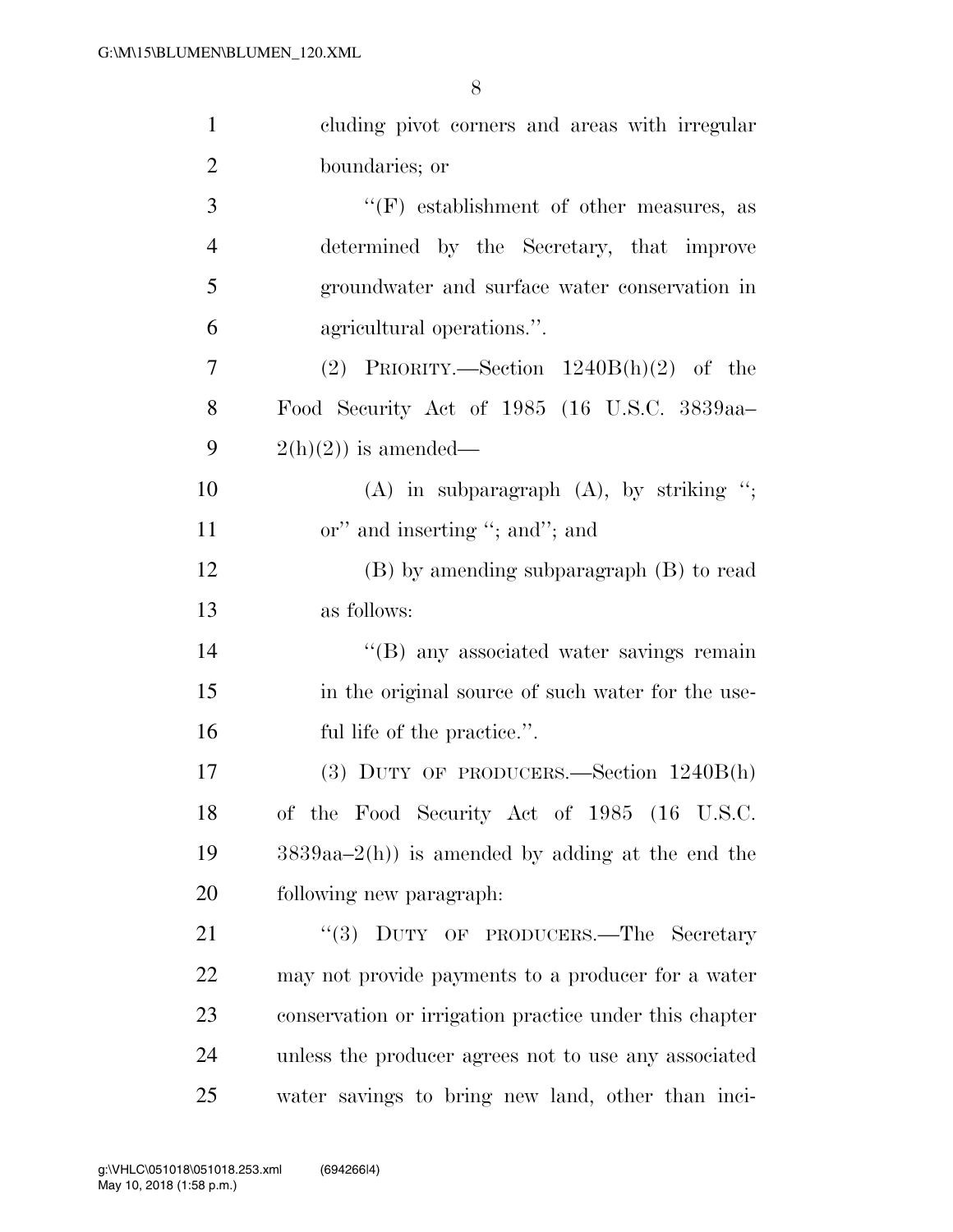dental land needed for efficient operations, under ir- rigated production, except where the producer is participating in a watershed-wide project that will effectively conserve water, as determined by the Sec-retary.''.

 (g) PAYMENTS FOR CONSERVATION PRACTICES RE-LATED TO ORGANIC PRODUCTION.—

 (1) PAYMENTS AUTHORIZED.—Section 1240B(i)(1) of the Food Security Act of 1985 (16 10 U.S.C.  $3839aa-2(i)(1)$  is amended by striking ''subsection'' and inserting ''chapter''.

 (2) ELIGIBILITY REQUIREMENTS.—Section 1240B(i)(2) of the Food Security Act of 1985 (16 14 U.S.C.  $3839aa-2(i)(2)$  is amended to read as fol-lows:

 ''(2) ELIGIBILITY REQUIREMENTS.—As a condi- tion for receiving payments under this subsection, a producer shall agree to develop and implement con- servation practices for certified organic production that are consistent with the regulations promulgated under the Organic Foods Production Act of 1990 (7 U.S.C. 6501 et seq.) and the purposes of this chap-ter.''.

 (3) PAYMENT LIMITATIONS; COORDINATION WITH ORGANIC CERTIFICATION; PLANNING.—Section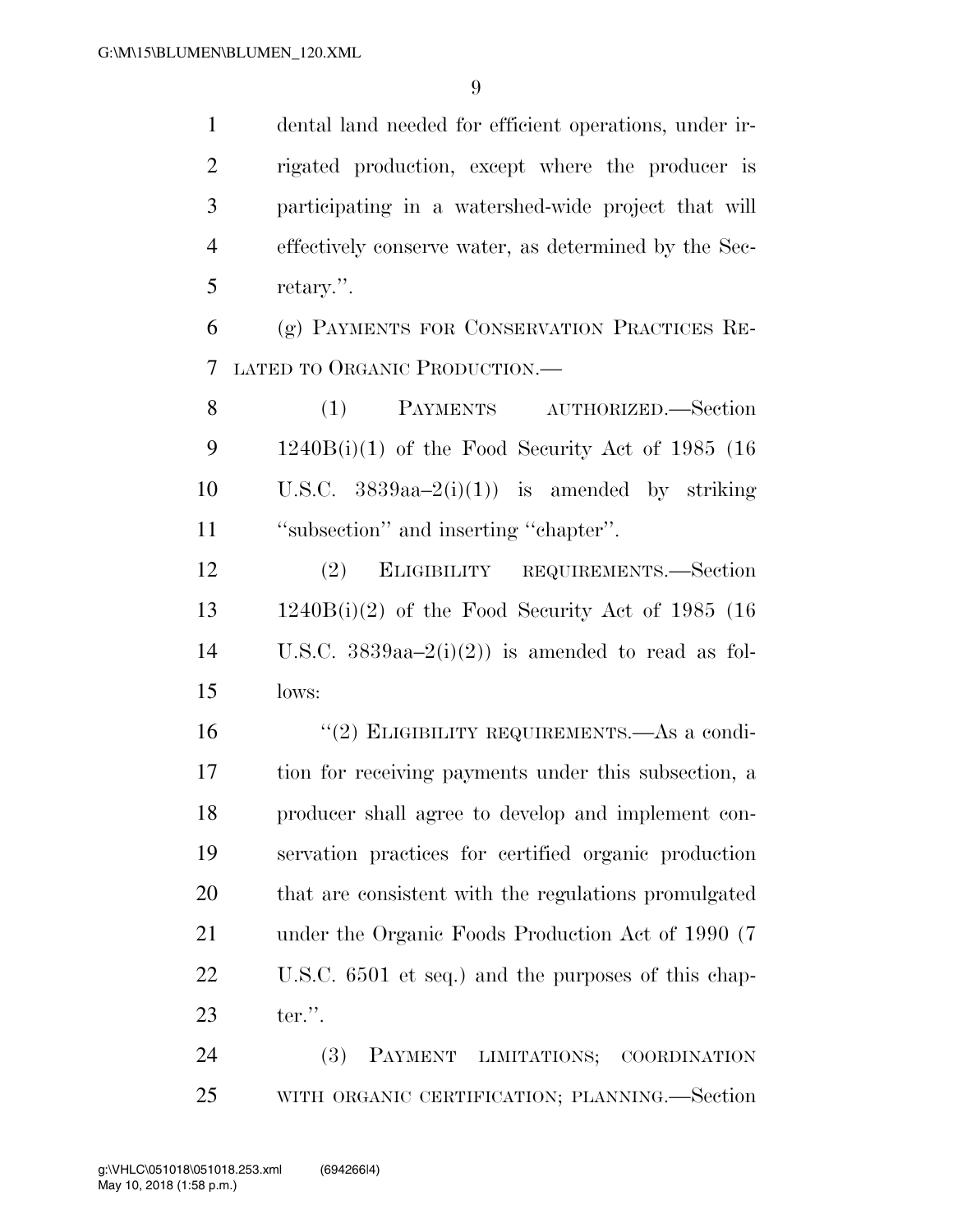| $\mathbf{1}$   | $1240B(i)$ of the Food Security Act of 1985 (16)    |
|----------------|-----------------------------------------------------|
| $\overline{2}$ | U.S.C. $3839aa-2(i)$ is amended—                    |
| 3              | $(A)$ by striking paragraph $(3)$ and redesig-      |
| $\overline{4}$ | nating paragraphs $(4)$ and $(5)$ as paragraphs     |
| 5              | $(5)$ and $(6)$ , respectively; and                 |
| 6              | $(B)$ by inserting after paragraph $(2)$ the        |
| 7              | following new paragraphs:                           |
| 8              | "(3) COORDINATION WITH ORGANIC CERTIFI-             |
| 9              | CATION.—The Secretary shall establish a trans-      |
| 10             | parent means by which producers may initiate or-    |
| 11             | ganic certification under the Organic Foods Produc- |
| 12             | tion Act of 1990 (7 U.S.C. 6501 et seq.) while par- |
| 13             | ticipating in a contract under this chapter.        |
| 14             | $``(4)$ PLANNING.—                                  |
| 15             | "(A) IN GENERAL.—The Secretary shall                |
| 16             | provide planning assistance to producers            |
| 17             | transitioning to certified organic production       |
| 18             | consistent with the requirements of the Organic     |
| 19             | Foods Production Act of 1990 (7 U.S.C. 6501)        |
| 20             | et seq.) and the purposes of this chapter.          |
| 21             | "(B) AVOIDANCE OF DUPLICATION.—The                  |
| 22             | Secretary shall, to the maximum extent prac-        |
| 23             | ticable, eliminate duplication of planning activi-  |
| 24             | ties for a producer participating in a contract     |
| 25             | under this chapter and initiating or maintaining    |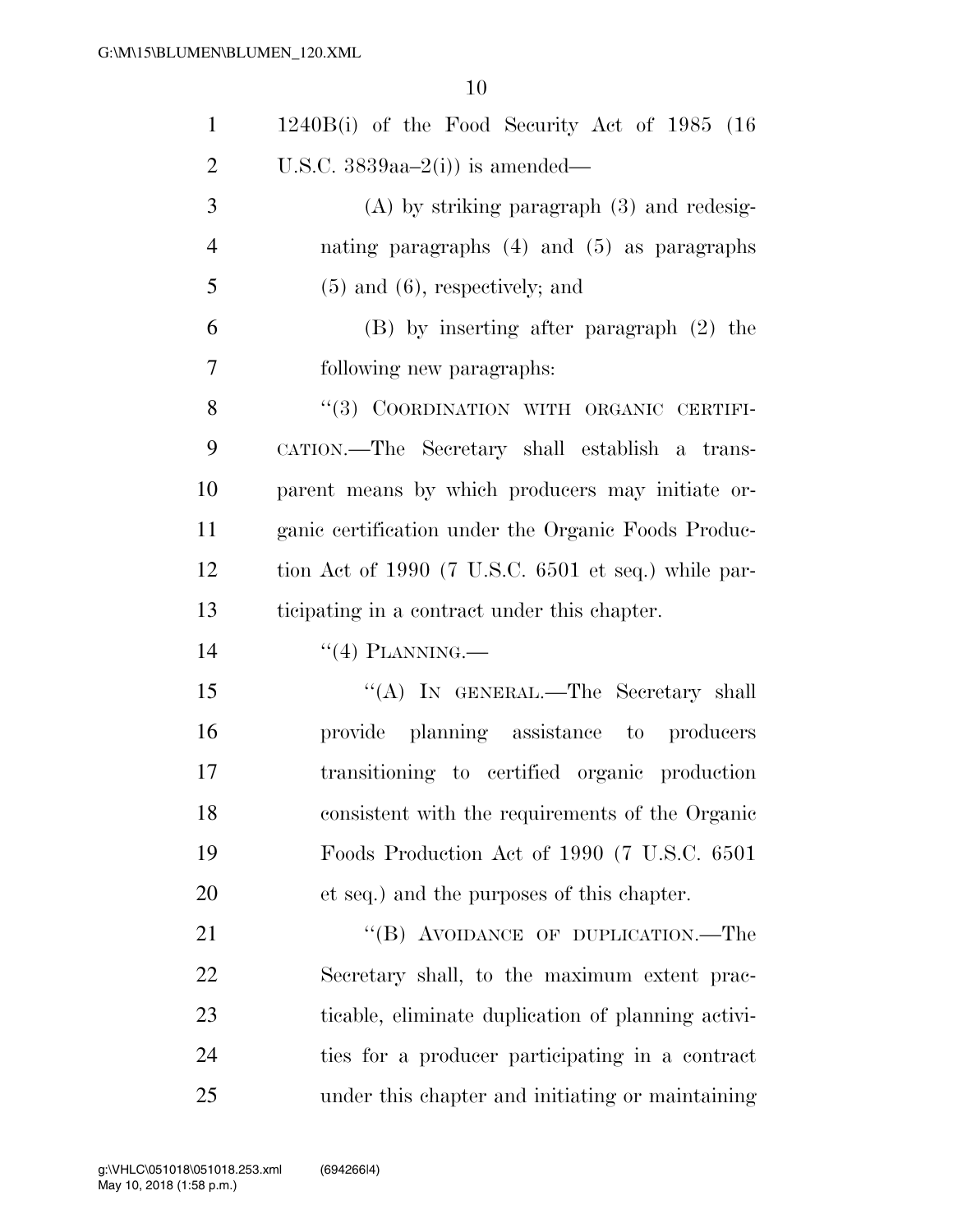|   | organic certification consistent with the Organic    |
|---|------------------------------------------------------|
|   | Foods Production Act of 1990 (7 U.S.C. 6501)         |
| 3 | et seq.).".                                          |
|   | (h) PAYMENTS FOR CONSERVATION PRACTICES RE-          |
|   | 5 LATED TO ANTIBIOTIC USE.—Section 1240B of the Food |

 Security Act of 1985 (16 U.S.C. 3839aa–2) is amended by adding at the end the following new subsection:

8 "(j) PAYMENTS FOR CONSERVATION PRACTICES RE-LATED TO ANTIBIOTIC USE.—

10 ''(1) PAYMENTS AUTHORIZED.—The Secretary shall provide payments under this chapter to live- stock producers for three years, to assist in a transi- tion to modified animal management and production systems, for practices leading to the reduction in the need for antibiotics, including modification of sys-tems and spaces to—

17  $"({\rm A})$  improve sanitation;

''(B) improve ventilation; or

19  $\cdot$  (C) support the implementation of im- proved animal management techniques at the operation.

22 "(2) DUTY OF PRODUCER.—The Secretary shall not make payments under this chapter for practices related to antibiotic use unless the producer agrees to provide information to the Secretary documenting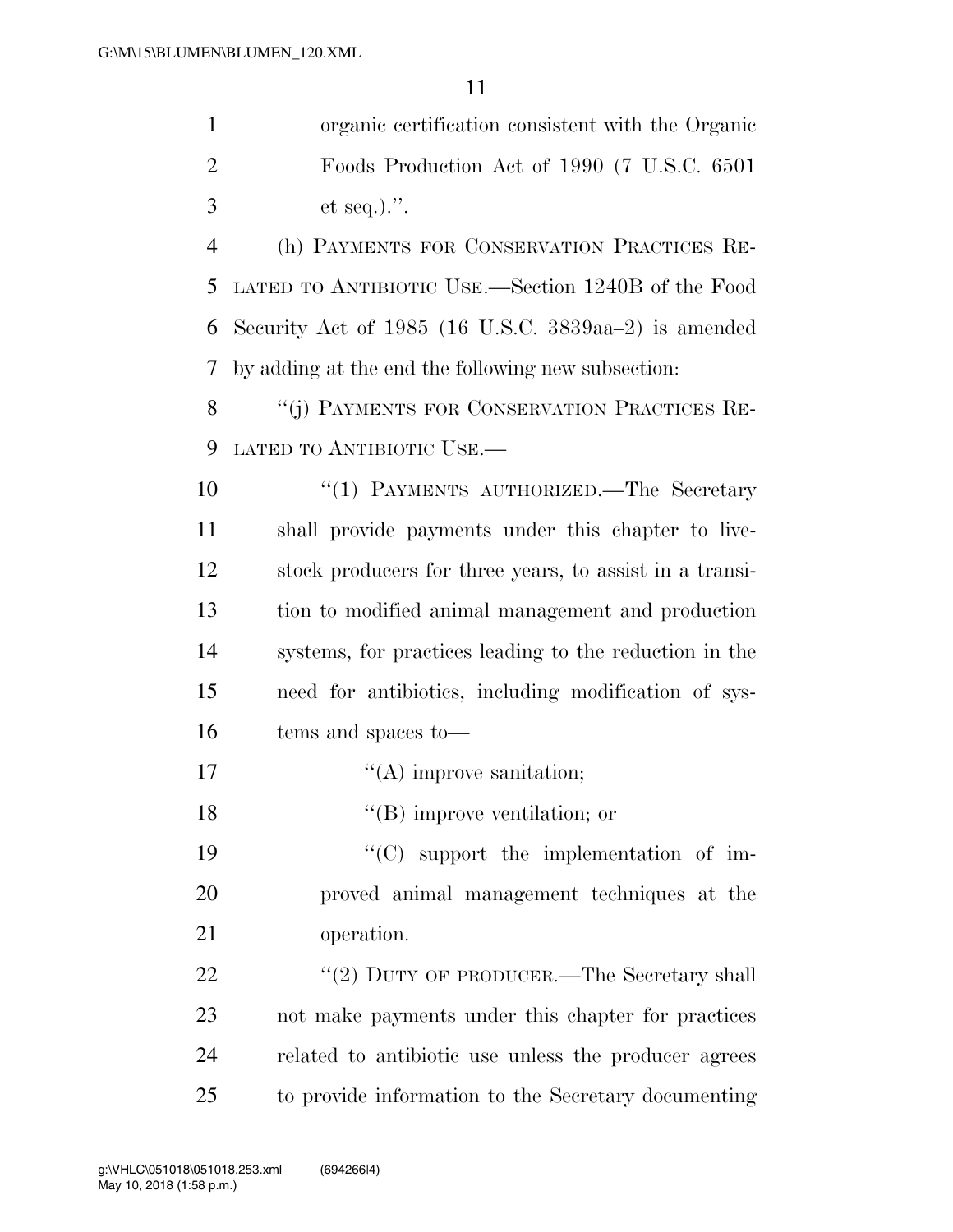| the resulting reduction in antibiotic use in the oper- |
|--------------------------------------------------------|
| ation of the producer.".                               |

 (i) PAYMENTS FOR CONSERVATION PRACTICES RE- LATED TO PASTURE-BASED PRODUCTION SYSTEMS.— Section 1240B of the Food Security Act of 1985 (16 U.S.C. 3839aa–2), as amended by subsection (h), is fur- ther amended by adding at the end the following new sub-section:

9 "(k) PAYMENTS FOR CONSERVATION PRACTICES RE-LATED TO PASTURE-BASED PRODUCTION SYSTEMS.—

11 ''(1) PAYMENTS AUTHORIZED.—The Secretary shall provide payments under this subsection for conservation practices, on some or all of the oper-ations of a producer, related—

15 "(A) to pasture-based, production systems; or

 $\text{``(B)}$  to the transition to pasture-based production systems managed under an approved prescribed grazing plan in which animals are regularly and systematically moved to fresh pasture in such a way as to—

22  $\frac{1}{2}$   $\frac{1}{2}$   $\frac{1}{2}$  maximize the quantity and qual-23 ity of forage growth;

24  $\frac{1}{1}$  maximize the quality of soil fer-25 tility and tilth;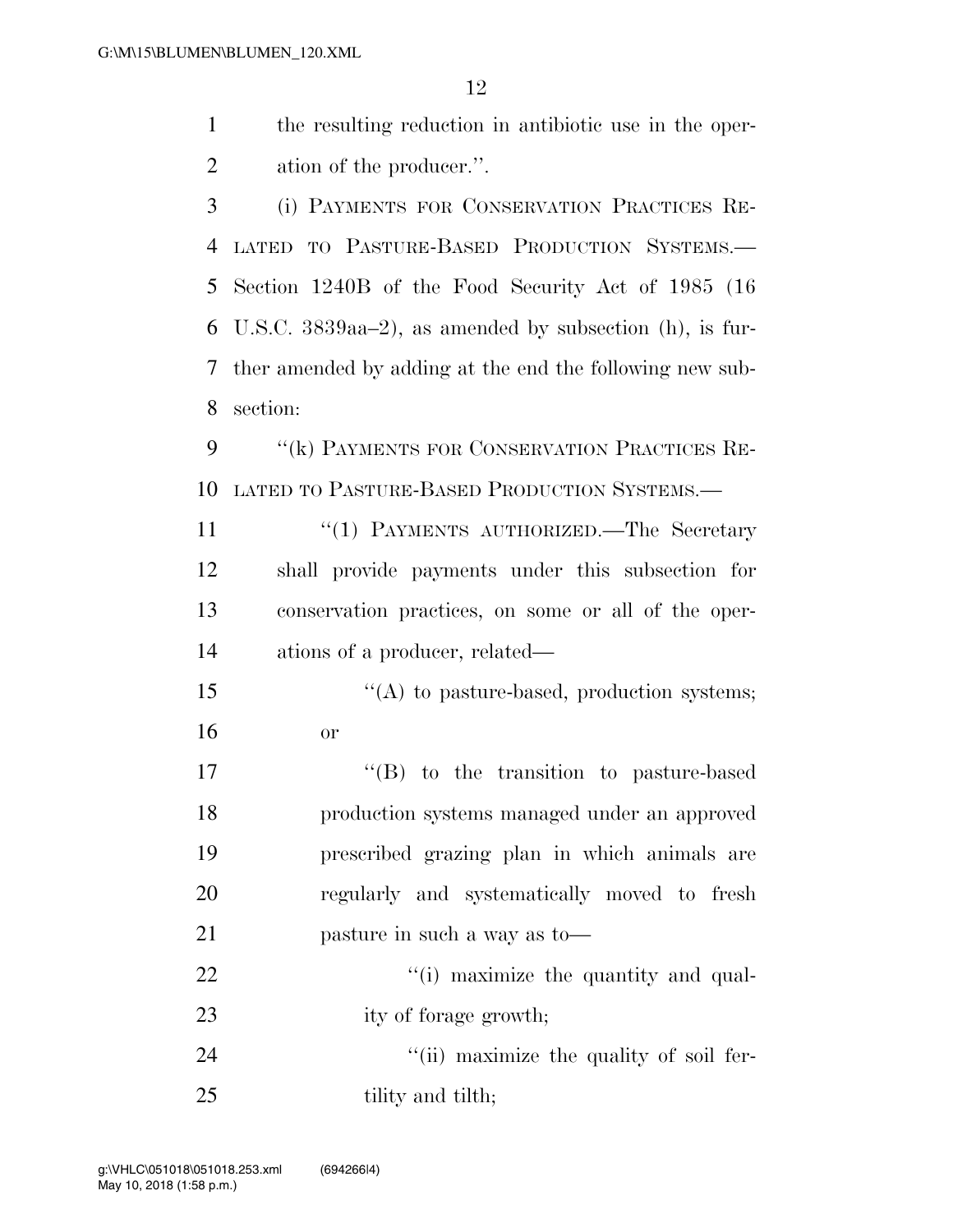| $\mathbf{1}$   | "(iii) improve manure distribution and                 |
|----------------|--------------------------------------------------------|
| $\overline{2}$ | nutrient cycling;                                      |
| 3              | "(iv) increase the sequestration of car-               |
| $\overline{4}$ | bon dioxide;                                           |
| 5              | $f'(v)$ improve the quality and quantity               |
| 6              | of cover for wildlife and pollinators;                 |
| 7              | "(vi) provide permanent cover to pro-                  |
| 8              | tect the soil from erosion; and                        |
| 9              | "(vii) improve water quality and infil-                |
| 10             | tration.                                               |
| 11             | "(2) ELIGIBILITY REQUIREMENTS.—As a condi-             |
| 12             | tion for receiving payments under this subsection, a   |
| 13             | producer shall agree to implement at least 3 prac-     |
| 14             | tices and either—                                      |
| 15             | "(A) develops and carries out a grazing                |
| 16             | management plan that includes intensive man-           |
| 17             | agement rotational grazing; or                         |
| 18             | "(B) develops and implements conservation              |
| 19             | practices that are consistent with intensive rota-     |
| 20             | tional grazing practices for pasture-based sys-        |
| 21             | tems.                                                  |
| 22             | PAYMENT PRIORITIES.-In determining<br>(3)              |
| 23             | the amount and rate of payments under paragraph        |
| 24             | $(2)(B)$ , the Secretary may accord great significance |
| 25             | to practices that—                                     |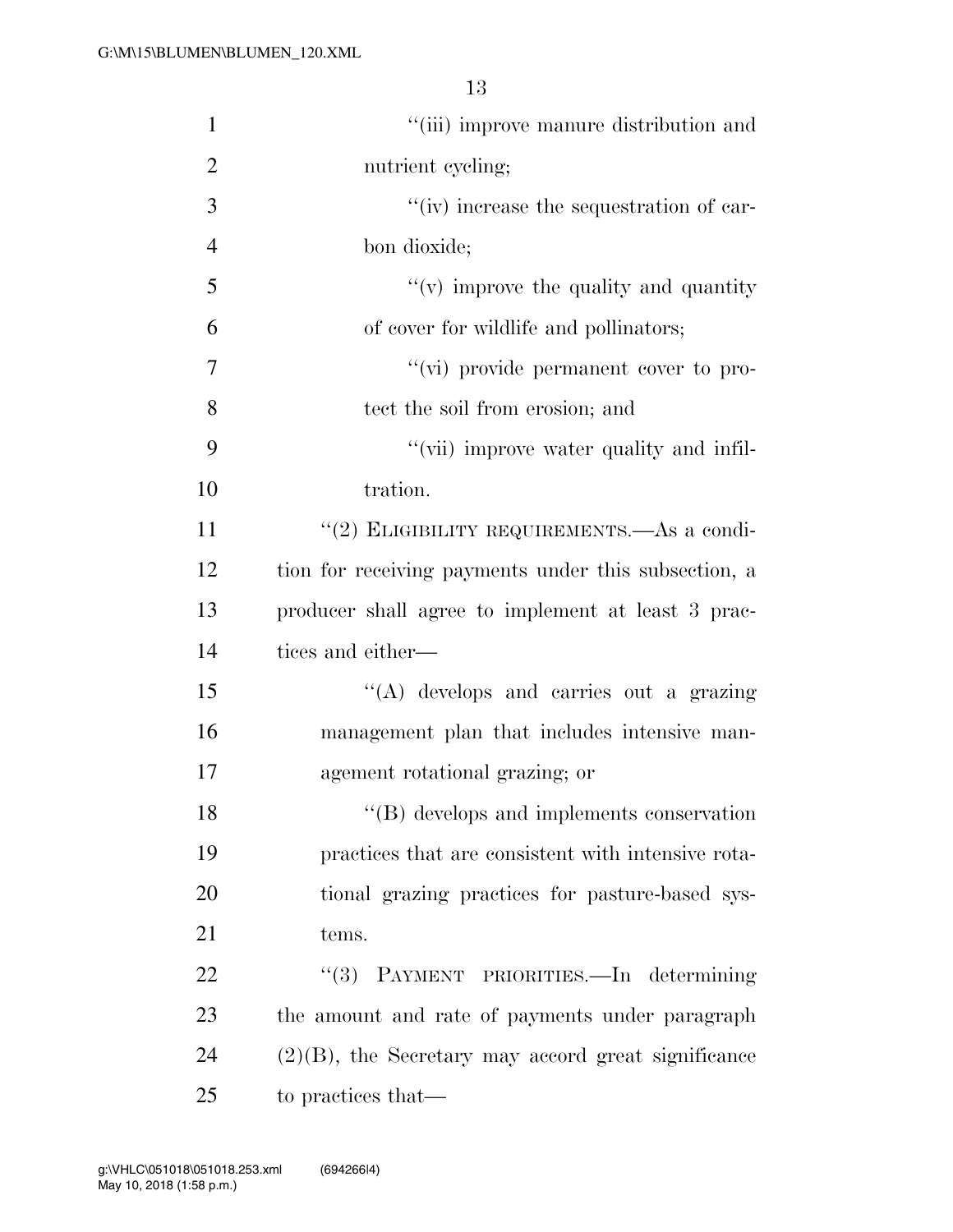| $\mathbf{1}$   | $\lq\lq$ improve the quality of soil fertility              |
|----------------|-------------------------------------------------------------|
| $\overline{2}$ | and tilth;                                                  |
| 3              | $\lq\lq$ protect water quality;                             |
| $\overline{4}$ | $\cdot$ (C) increase the sequestration of carbon            |
| 5              | dioxide;                                                    |
| 6              | $\lq\lq$ (D) accelerate water infiltration; and             |
| 7              | "(E) and expand pollinator habitat and                      |
| 8              | protection.".                                               |
| 9              | (j) COMPREHENSIVE CONSERVATION PLANNING.                    |
| 10             | Section 1240B of the Food Security Act of 1985 (16)         |
| 11             | U.S.C. $3839aa-2$ ), as amended by subsection (i), is fur-  |
| 12             | ther amended by adding at the end the following new sub-    |
| 13             | section:                                                    |
| 14             | "(1) COMPREHENSIVE CONSERVATION PLANNING.-                  |
| 15             | The Secretary shall provide technical and financial assist- |
| 16             | ance to producers under the program to develop a com-       |
| 17             | prehensive conservation plan for the agricultural operation |
|                | 18 of the producer.".                                       |
| 19             | SEC. 2304. EVALUATION OF APPLICATIONS.                      |
| 20             | (a) EVALUATION CRITERIA.—Section $1240C(a)$ of              |
| 21             | the Food Security Act of 1985 (16 U.S.C. 3839aa–3(a))       |
| 22             | is amended by striking "national, State, and local con-     |
| 23             | servation priorities" and inserting "priority resource con- |
| 24             | cerns identified under subsection (d)".                     |
|                |                                                             |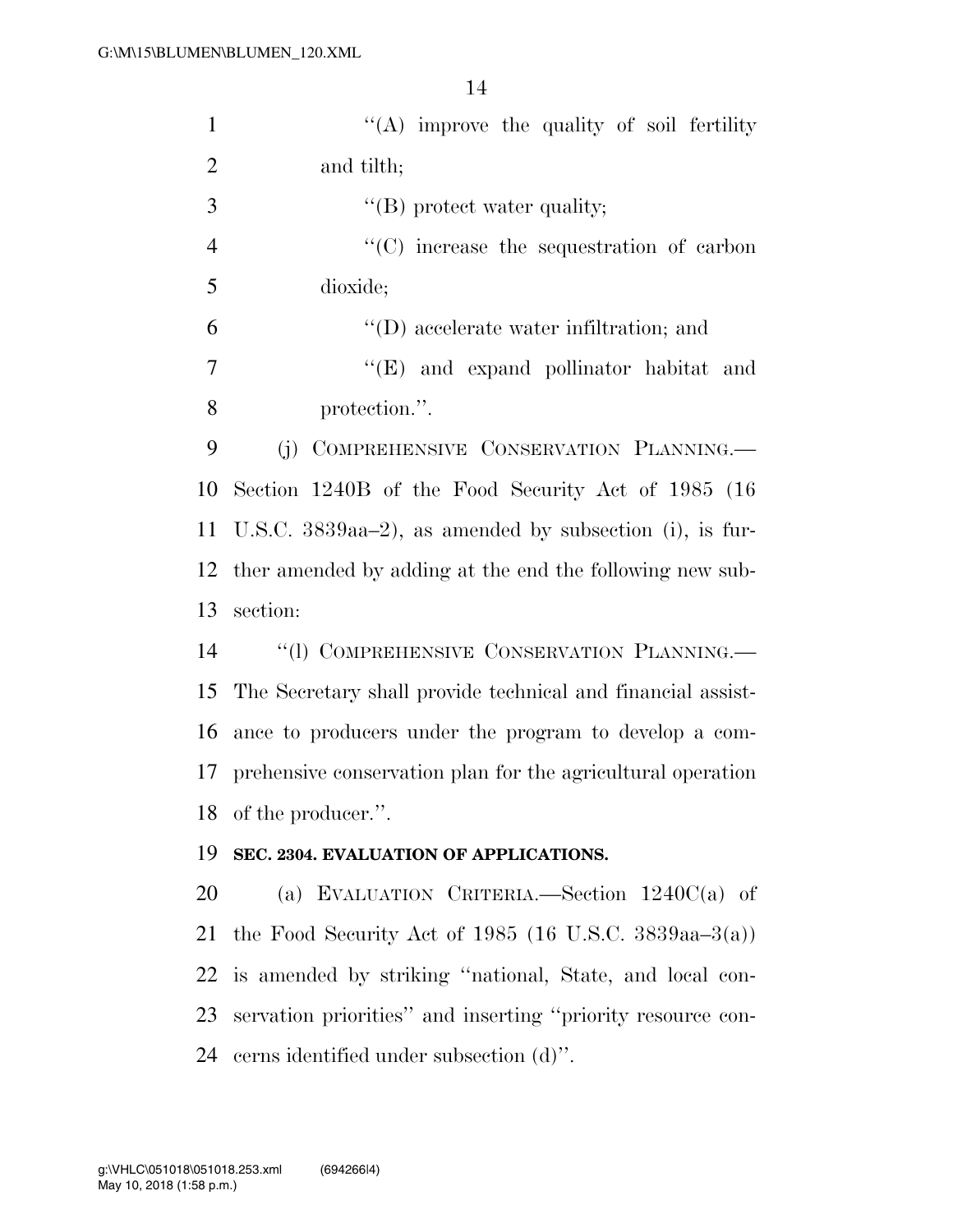(b) PRIORITIZATION OF APPLICATIONS.—Section 1240C(b) of the Food Security Act of 1985 (16 U.S.C. 3839aa–3(b)) is amended—

 (1) in paragraph (1), by striking ''achieving the anticipated conservation benefits of the project'' and inserting ''addressing priority resource concerns identified under subsection (d)''; and

 (2) in paragraph (2), by striking ''designated resource concern or resource concerns'' and inserting ''priority resource concerns identified under sub- section (d), including, in the case of applications from nutrient-impacted watersheds, the degree to which nutrient loadings would be reduced as a result of the proposed project''.

 (c) GROUPING OF APPLICATIONS.—Section 1240C(c) of the Food Security Act of 1985 (16 U.S.C. 3839aa–3(c)) is amended by striking ''for evaluation purposes or other- wise evaluate applications relative to other applications for similar farming operations'' and inserting ''proposing to address the same priority resource concerns for evaluation purposes''.

 (d) PRIORITY RESOURCE CONCERNS.—Section 1240C of the Food Security Act of 1985 (16 U.S.C. 3839aa–3) is amended by adding at the end the following new subsection: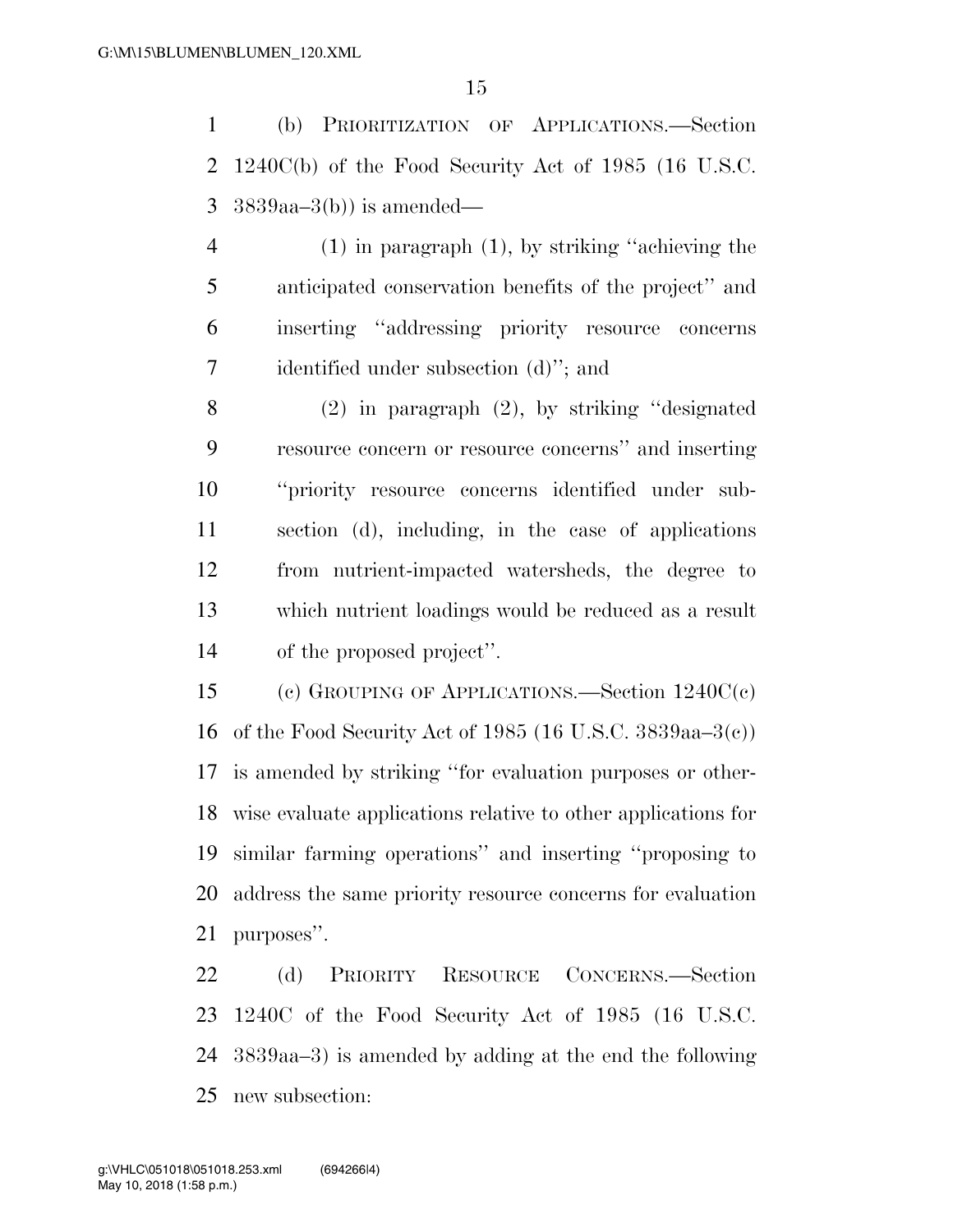''(d) PRIORITY RESOURCE CONCERNS.—For the pur- poses of this section, the Secretary shall identify priority resource concerns in a particular watershed or other ap-propriate region or area within a State.''.

 **SEC. 2305. ENVIRONMENTAL QUALITY INCENTIVES PRO-GRAM PLAN.** 

 Section 1240E(a) of the Food Security Act of 1985 8 (16 U.S.C.  $3839aa-5(a)$ ) is amended to read as follows: 9 "(a) PLAN OF OPERATIONS.—To be eligible to re- ceive payments under the program, a producer shall sub- mit to the Secretary for approval a plan of operations that—

 ''(1) specifies the priority resource concerns to be addressed;

 ''(2) specifies the type, number, and sequencing of conservation systems, practices, or activities to be implemented to address the priority resource con-cerns;

 ''(3) includes such terms and conditions as the Secretary considers necessary to carry out the pro- gram, including a description of the purposes to be met by the implementation of the plan and a state- ment of how the plan will achieve or take significant steps toward achieving the relevant resource man-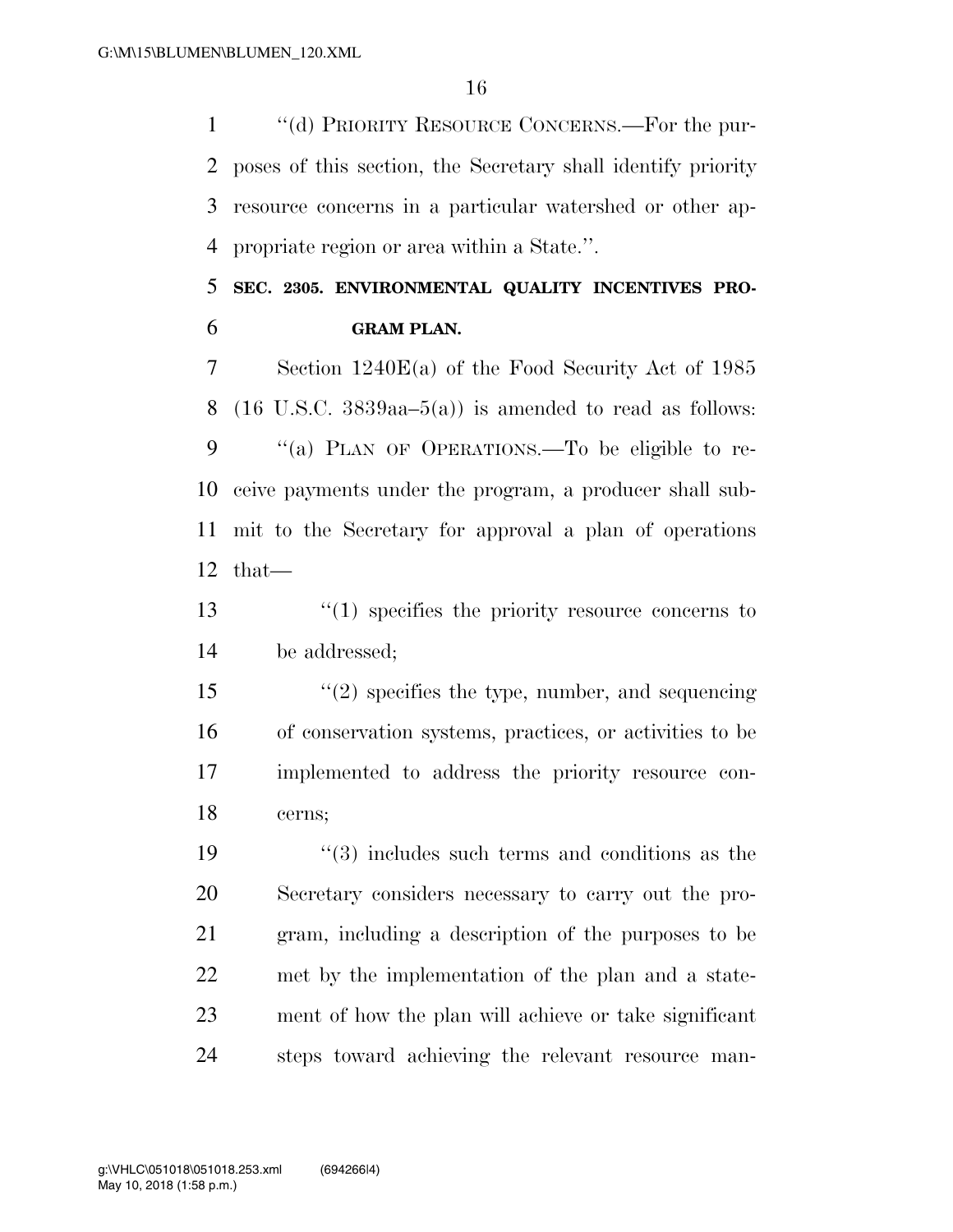| $\mathbf{1}$   | agement system quality criteria, as determined by                      |
|----------------|------------------------------------------------------------------------|
| $\overline{2}$ | the Secretary;                                                         |
| 3              | $\cdot$ (4) in the case of a confined livestock feeding                |
| $\overline{4}$ | operation, provides for development and implementa-                    |
| 5              | tion of a comprehensive nutrient management plan,                      |
| 6              | if applicable;                                                         |
| 7              | $\cdot\cdot$ (5) in the case of a producer located within a            |
| 8              | nutrient-impacted watershed, identifies methods by                     |
| 9              | which the producer will limit nutrient loss; and                       |
| 10             | $\cdot\cdot\cdot(6)$ in the case of forest land, is consistent         |
| 11             | with the provisions of a forest management plan                        |
| 12             | that is approved by the Secretary, which may in-                       |
| 13             | clude—                                                                 |
| 14             | $\lq\lq$ a forest stewardship plan described in                        |
| 15             | section 5 of the Cooperative Forestry Assist-                          |
| 16             | ance Act of 1978 (16 U.S.C. 2103a);                                    |
| 17             | $\lq\lq (B)$ another practice plan approved by the                     |
| 18             | State forester; or                                                     |
| 19             | $\lq\lq$ another plan determined appropriate                           |
| 20             | by the Secretary.".                                                    |
| 21             | SEC. 2306. DUTIES OF THE SECRETARY.                                    |
| 22             | Section $1240F(2)$ of the Food Security Act of 1985                    |
| 23             | $(16 \text{ U.S.C. } 3839$ aa $-6(2)$ ) is amended by striking "infor- |
| 24             | mation" and inserting "technical assistance, informa-                  |
| 25             | $\text{tion}, \text{''}.$                                              |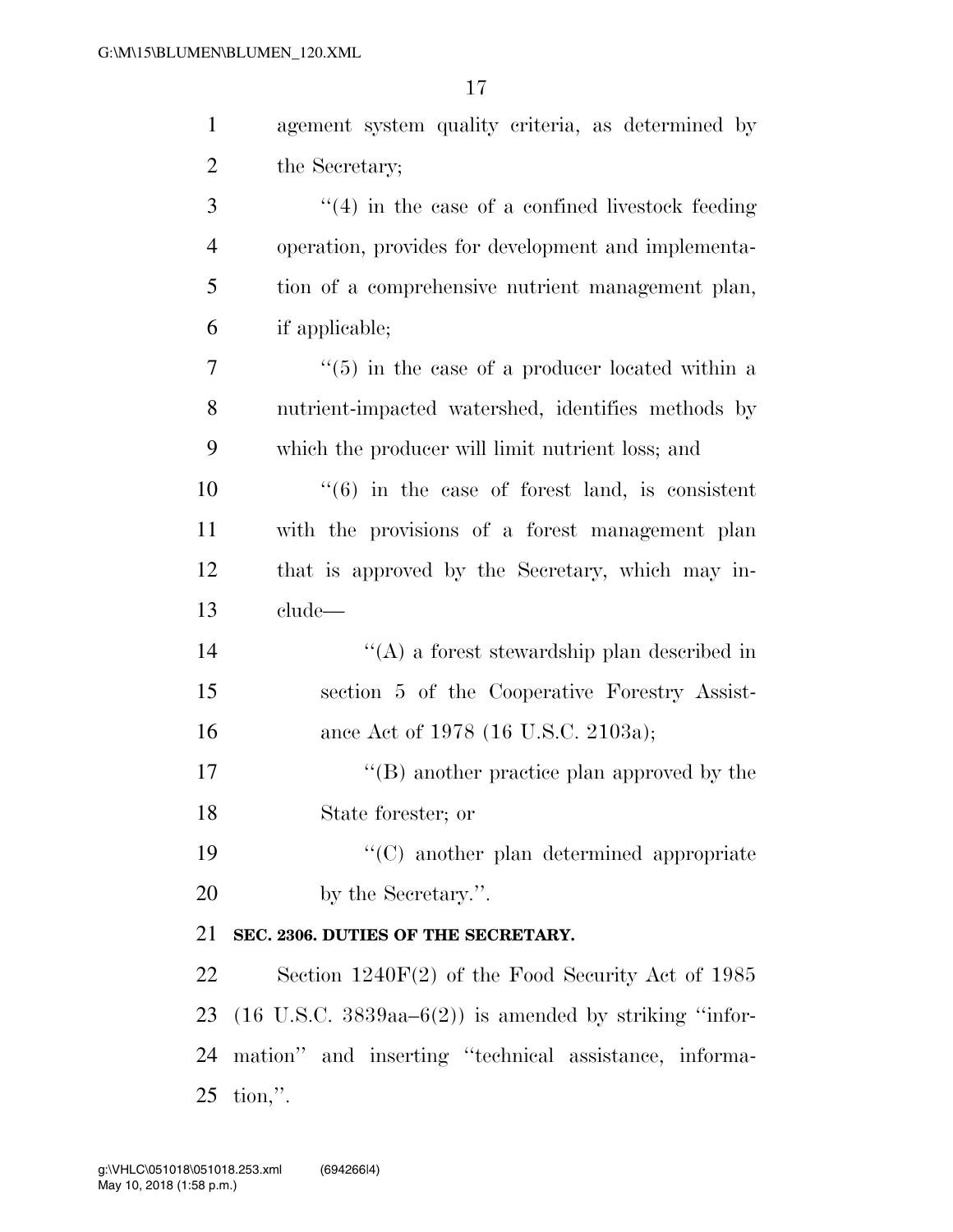## **SEC. 2307. LIMITATION ON PAYMENTS.**

Section 1240G of the Food Security Act of 1985 (16

U.S.C. 3839aa–7) is amended to read as follows:

# **''SEC. 1240G. LIMITATION ON PAYMENTS.**

 ''(a) LIMITATION ON TOTAL PAYMENTS.—Subject to subsection (b), a person or legal entity may not receive, directly or indirectly, cost-share or incentive payments under this chapter, in the aggregate, for all contracts en- tered into under this chapter by the person or entity (ex- cluding funding arrangements with Indian tribes under this chapter), regardless of the number of contracts en- tered into under this chapter by the person or entity, that—

- 14 ''(1) during any fiscal year exceed \$30,000; and
- 15  $\frac{1}{2}$   $(2)$  during any 5-year period exceed \$150,000.

 ''(b) WAIVER AUTHORITY.—In the case of contracts under this chapter for projects of special environmental significance, as determined by the Secretary, the Secretary may waive the limitation otherwise applicable under sub-section (a)(1).

21 "(c) PREVENTION OF DUPLICATION.—The Secretary shall not approve a contract or provide payments to any individual for a practice that has already been paid for as part of a previously approved and completed contract for any particular parcel of land.''.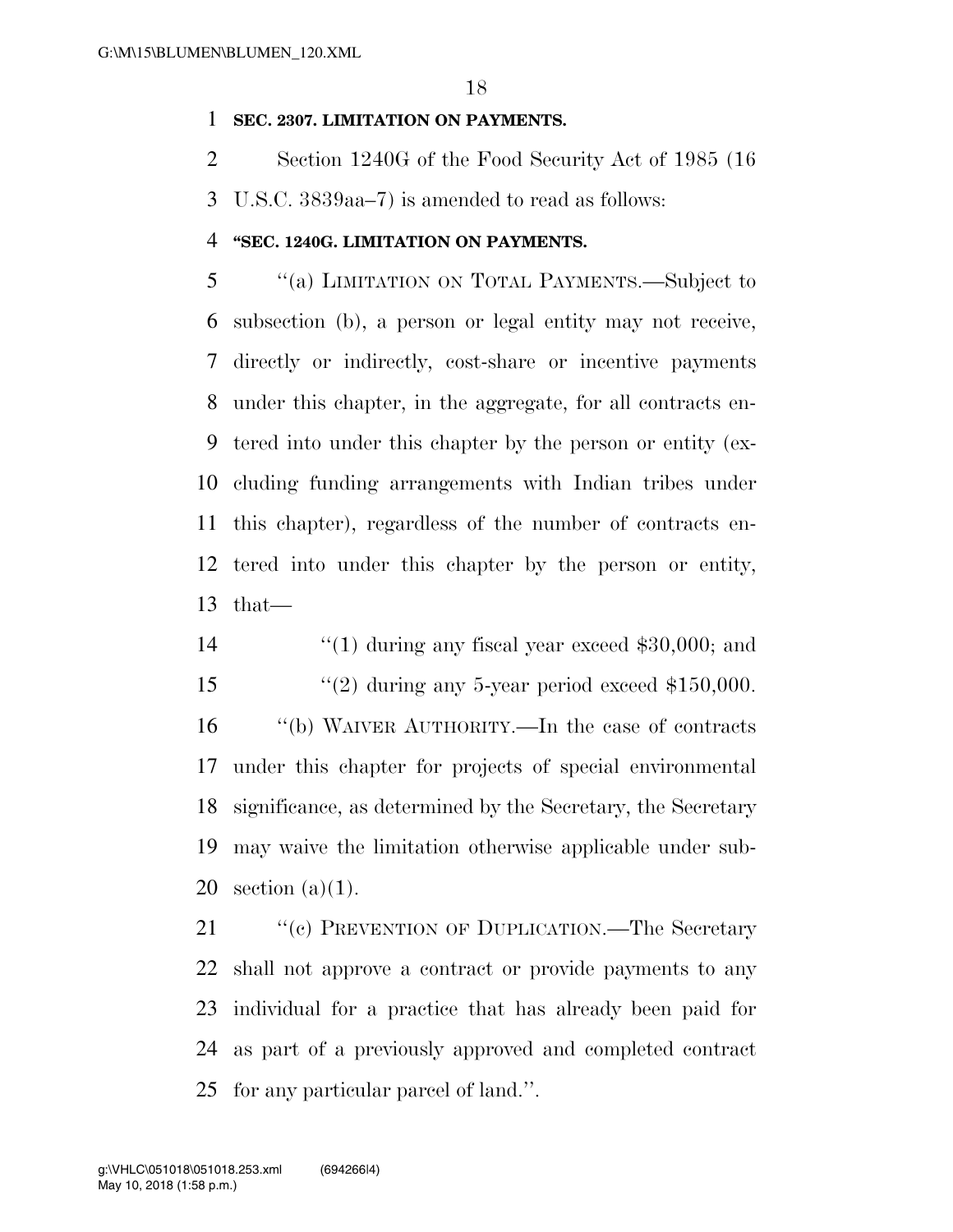Page 151, line 23, strike the semicolon and insert ''; and''.

Page 152, strike lines 1 through 10.

Page 177, after line 5, insert the following:

# **Subtitle I—Conservation Stewardship Program**

### **SEC. 2901. DEFINITIONS.**

 Section 1238D of the Food Security Act of 1985 (16 U.S.C. 3838d) is amended—

6 (1) in paragraph  $(2)(B)$ —

 (A) by redesignating clause (ii) as clause (iii);

 (B) by striking clause (i) and inserting the following:

 $\frac{1}{1}$  vegetative measures, and land management measures, including inte- grated pest, nutrient, crop residue, crop rotation, and managed rotational grazing management measures, as determined by 16 the Secretary;

 $\frac{1}{10}$  structural measures that are in- tegrated with and essential to the success- ful implementation of such vegetative and land management measures; and''; and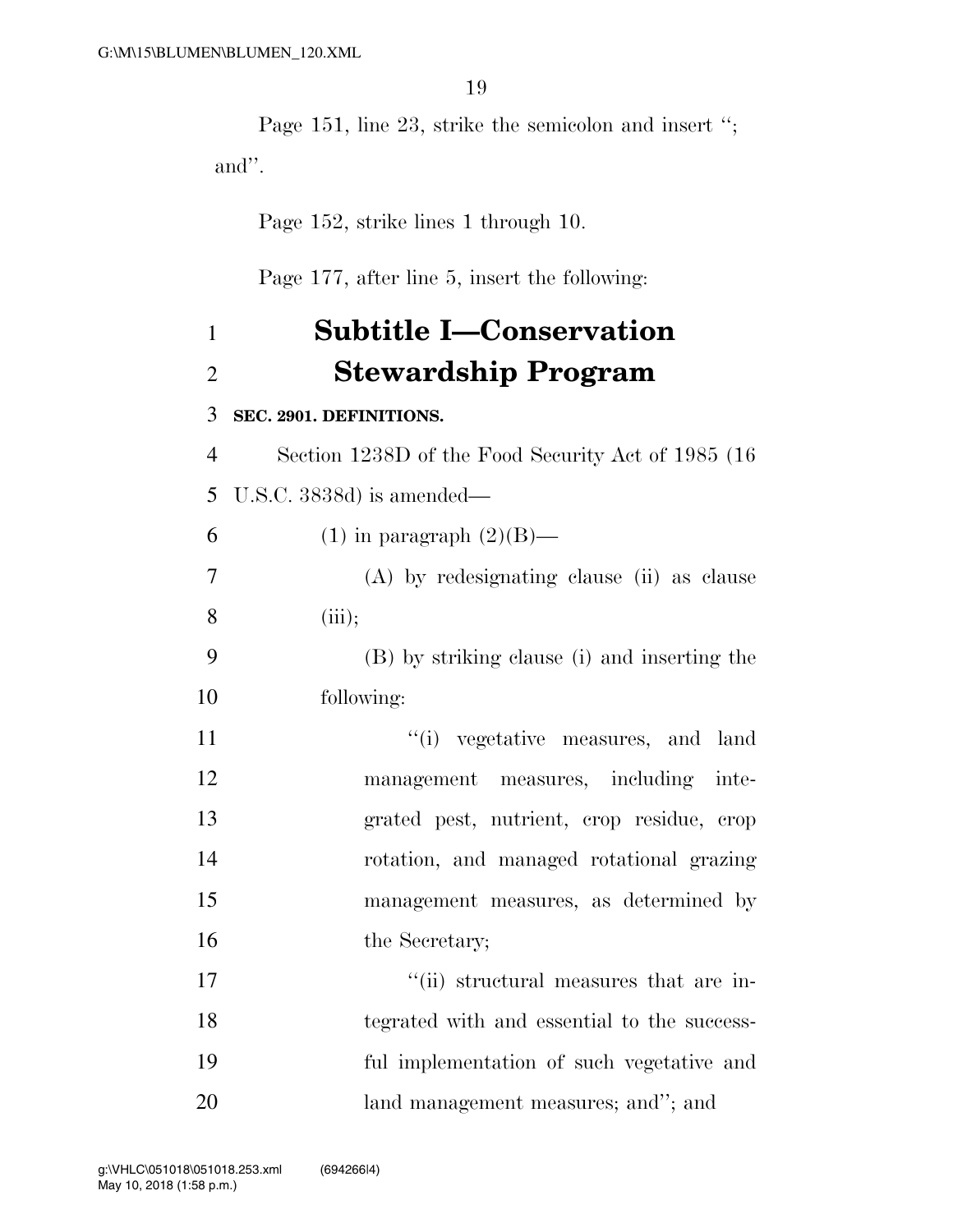| $\mathbf{1}$   | (C) in clause (iii), as so redesignated by          |
|----------------|-----------------------------------------------------|
| $\overline{2}$ | subparagraph (A), by inserting "designated"         |
| 3              | before "priority";                                  |
| $\overline{4}$ | $(2)$ in paragraph $(3)$ —                          |
| 5              | $(A)$ in subparagraph $(A)$ , by inserting          |
| 6              | "designated" before "priority"; and                 |
| 7              | $(B)$ in subparagraph $(D)$ , by striking "new      |
| 8              | and existing conservation activities" and insert-   |
| 9              | ing "conservation activities needed to com-         |
| 10             | prehensively address the designated priority re-    |
| 11             | source concerns";                                   |
| 12             | $(3)$ by amending paragraph $(5)$ to read as fol-   |
| 13             | lows:                                               |
| 14             | PRIORITY RESOURCE CONCERN.—The<br>(5)               |
| 15             | term 'priority resource concern' means the cause of |
| 16             | a specific impairment that—                         |
| 17             | $\lq\lq$ threatens—                                 |
| 18             | "(i) public health or quality of life"              |
| 19             | through degradation of air or water qual-           |
| 20             | ity; or                                             |
| 21             | "(ii) natural resources, including soil,            |
| 22             | fish, and wildlife; and                             |
| 23             | "(B) is identified at the national, State, or       |
| 24             | local level as a priority for a particular area of  |
| 25             | $a$ State.";                                        |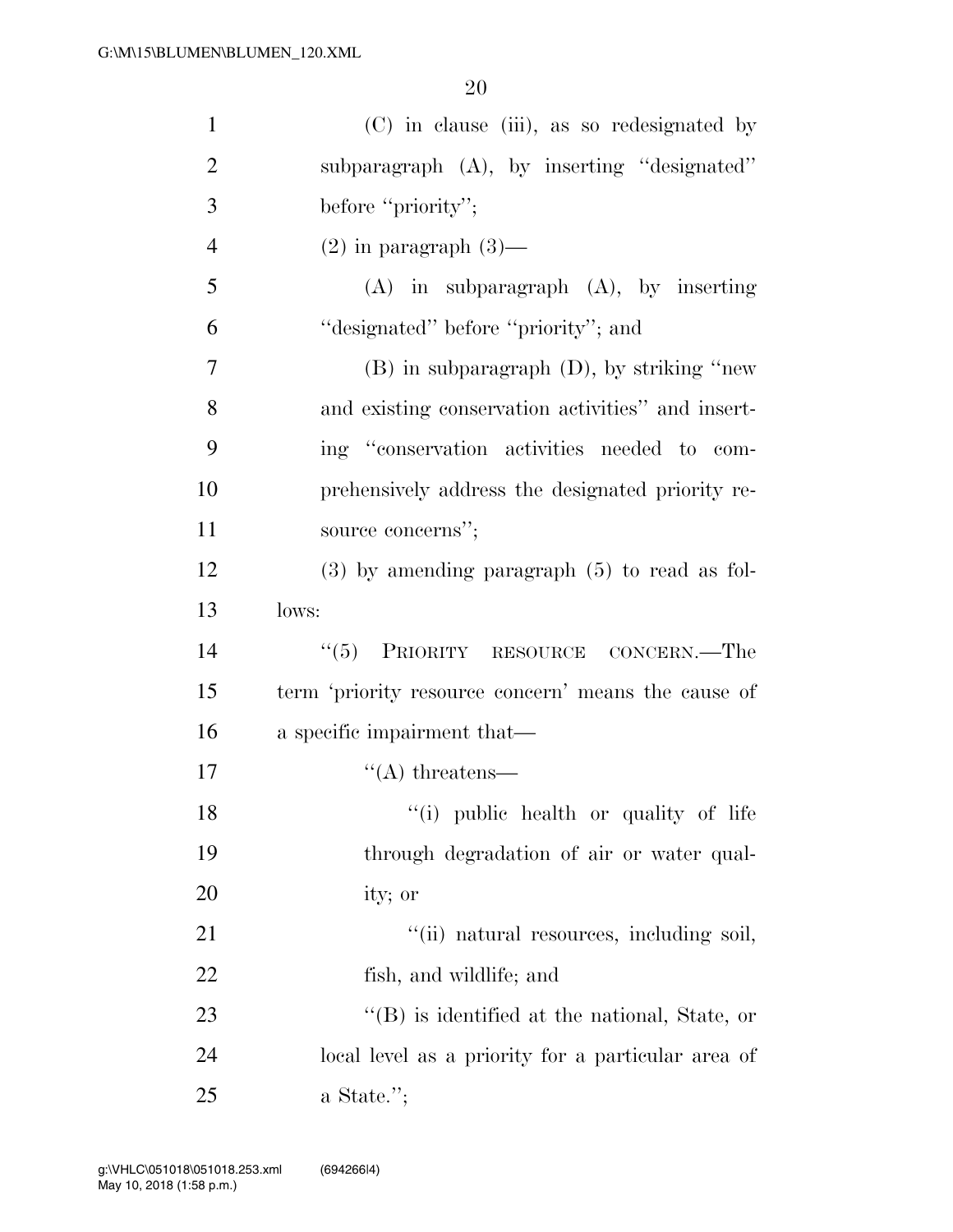| $\mathbf{1}$   | $(4)$ by redesignating paragraphs $(6)$ and $(7)$ as  |
|----------------|-------------------------------------------------------|
| $\overline{2}$ | paragraphs $(7)$ and $(8)$ , respectively;            |
| 3              | $(5)$ by inserting after paragraph $(5)$ the fol-     |
| $\overline{4}$ | lowing:                                               |
| 5              | "(6) DESIGNATED PRIORITY RESOURCE CON-                |
| 6              | CERN.—The term 'designated priority resource con-     |
| 7              | cern' means 1 to 5 priority resource concerns identi- |
| 8              | fied by the Secretary that must be addressed by the   |
| 9              | program within a local watershed or specific natural  |
| 10             | resource boundary."; and                              |
| 11             | $(6)$ by amending paragraph $(8)$ , as redesignated   |
| 12             | by paragraph $(4)$ , to read as follows:              |
| 13             | $\lq(8)$ STEWARDSHIP THRESHOLD.—The<br>term           |
| 14             | 'stewardship threshold' means the conservation ac-    |
| 15             | tivities, as determined by the Secretary, to com-     |
| 16             | prehensively address a priority resource concern      |
| 17             | $using$ —                                             |
| 18             | $\lq\lq$ conservation measurement tools;              |
| 19             | $\lq\lq$ (B) the resource management system           |
| 20             | quality criteria for the particular priority re-      |
| 21             | source concerns;                                      |
| 22             | "(C) data from past and current program               |
| 23             | enrollments; and                                      |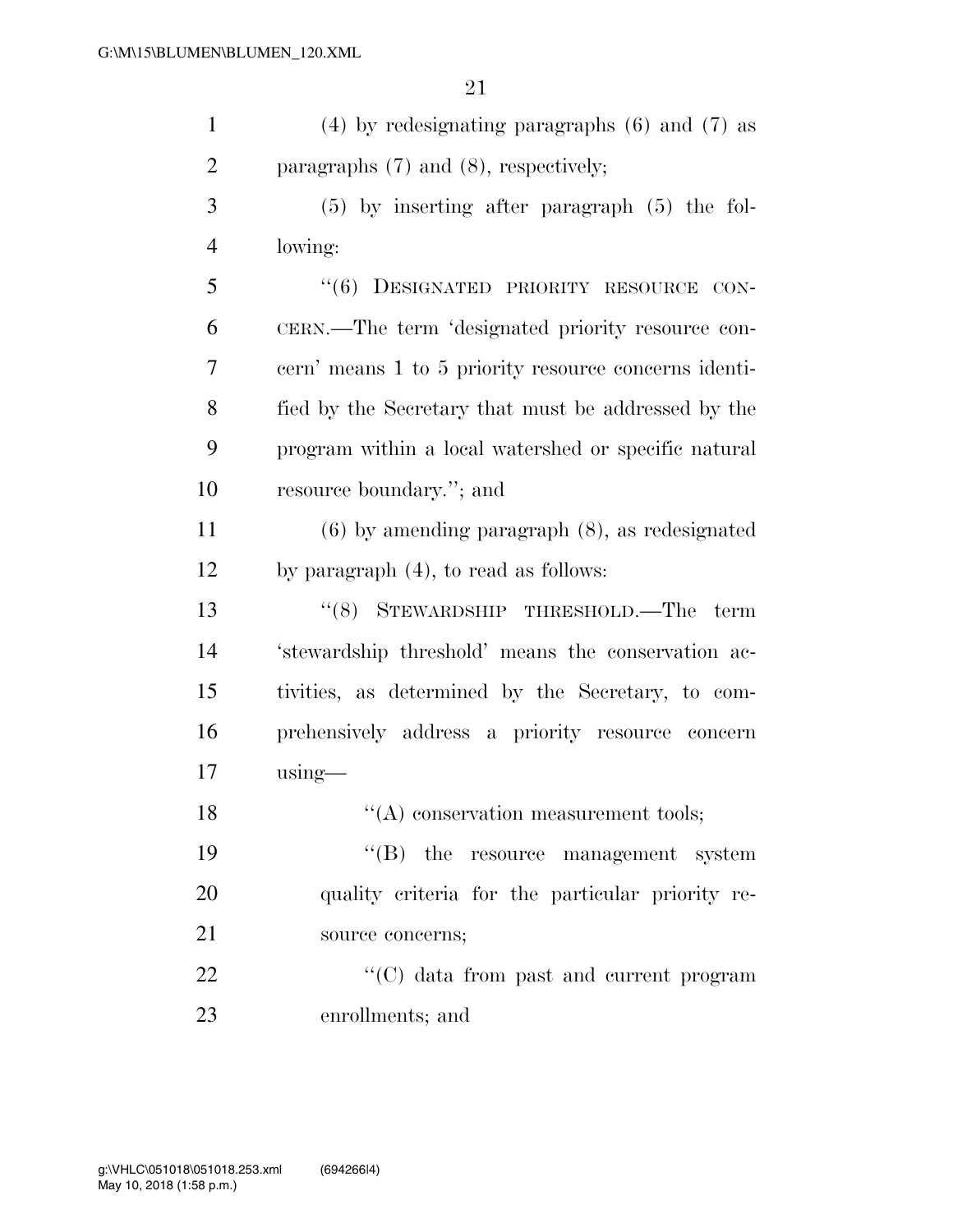| $\mathbf{1}$   | $\lq\lq$ other similar means to measure im-          |
|----------------|------------------------------------------------------|
| $\overline{2}$ | provement and conservation of the priority re-       |
| 3              | source concern.".                                    |
| $\overline{4}$ | SEC. 2902. CONSERVATION STEWARDSHIP PROGRAM.         |
| 5              | Section 1238E of the Food Security Act of 1985 (16)  |
| 6              | U.S.C. $3838e$ is amended—                           |
| 7              | $(1)$ in subsection $(a)$ —                          |
| 8              | $(A)$ by striking "fiscal years 2014 through         |
| 9              | 2018" and inserting "fiscal years 2019 through       |
| 10             | $2023$ ";                                            |
| 11             | (B) by striking "to address priority" and            |
| 12             | inserting "to comprehensively address<br>des-        |
| 13             | ignated priority"; and                               |
| 14             | (C) by striking "comprehensive manner—               |
| 15             | " and all that follows through "managing exist-      |
| 16             | ing conservation activities" and inserting "com-     |
| 17             | prehensive manner"; and                              |
| 18             | $(2)$ in subsection $(b)(2)$ , in the matter pre-    |
| 19             | ceding subparagraph $(A)$ , by striking "the date of |
| 20             | enactment of the Agricultural Act of 2014" and in-   |
| 21             | serting "October 1, 2018".                           |
| 22             | SEC. 2903. STEWARDSHIP CONTRACTS.                    |
| 23             | Section 1238F of the Food Security Act of 1985 (16)  |
| 24             | U.S.C. $3838f$ ) is amended—                         |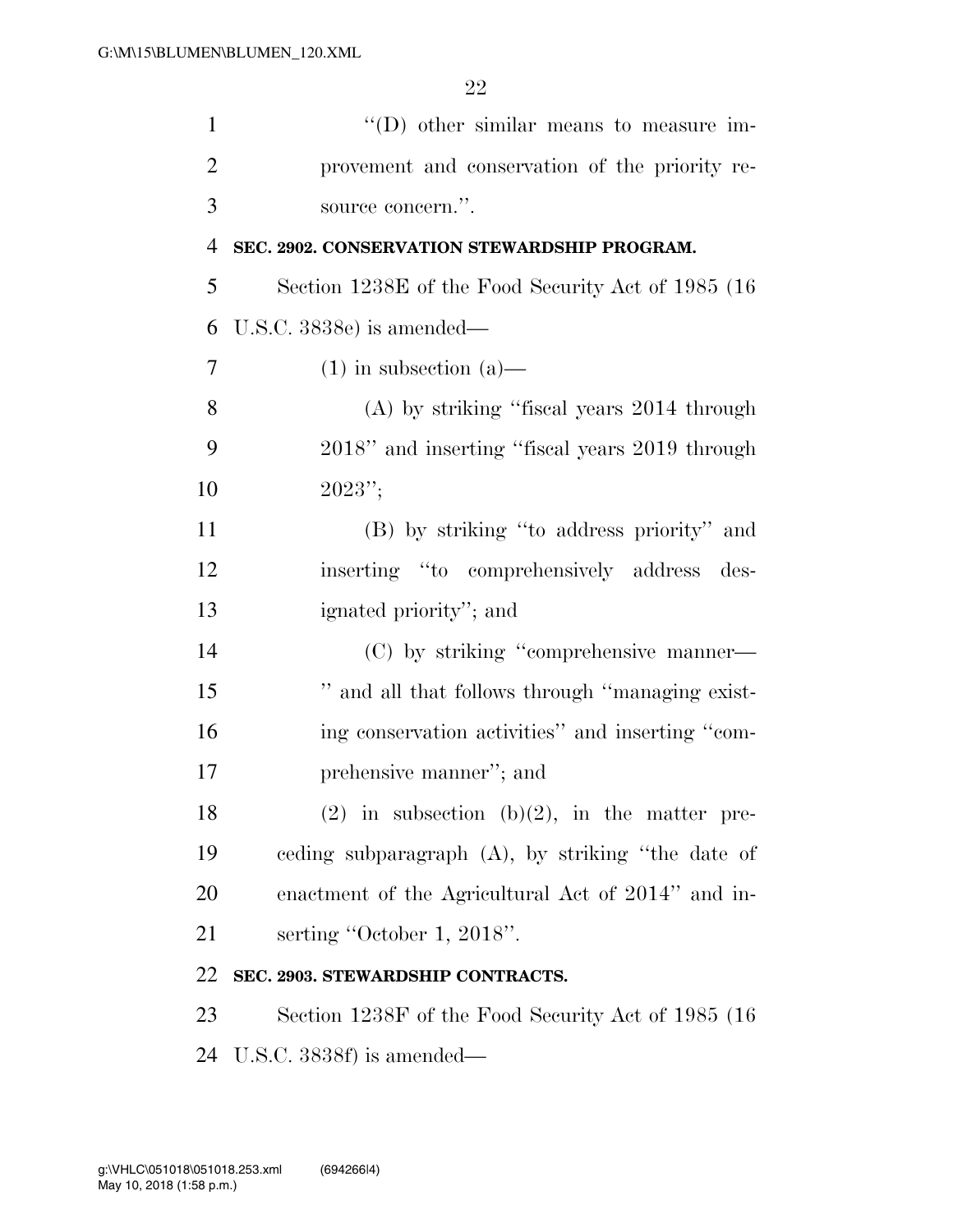(1) by amending subsection (a) to read as fol-lows:

 ''(a) SUBMISSION OF CONTRACT OFFERS.—To be eli- gible to participate in the conservation stewardship pro- gram, a producer shall submit to the Secretary a contract offer for the agricultural operation that demonstrates to the satisfaction of the Secretary that the producer will meet or exceed the stewardship threshold for one or more designated priority resource concerns by the end of the contract period.'';

 (2) by amending subsection (b) to read as fol-lows:

13 "(b) EVALUATION OF CONTRACT OFFERS.—

14 "(1) RANKING OF APPLICATIONS.—In evalu- ating contract offers submitted under subsection (a), 16 the Secretary shall rank applications based on—

17  $\langle (A)$  the level of conservation treatment on all applicable designated priority resource con-cerns at the time of application;

20 "(B) the number of designated priority re- source concerns that meet or exceed the stew- ardship threshold at the end of the contract pe-riod;

24  $\langle ^{\prime}(C) \rangle$  the degree to which the proposed con-servation activities effectively, efficiently, and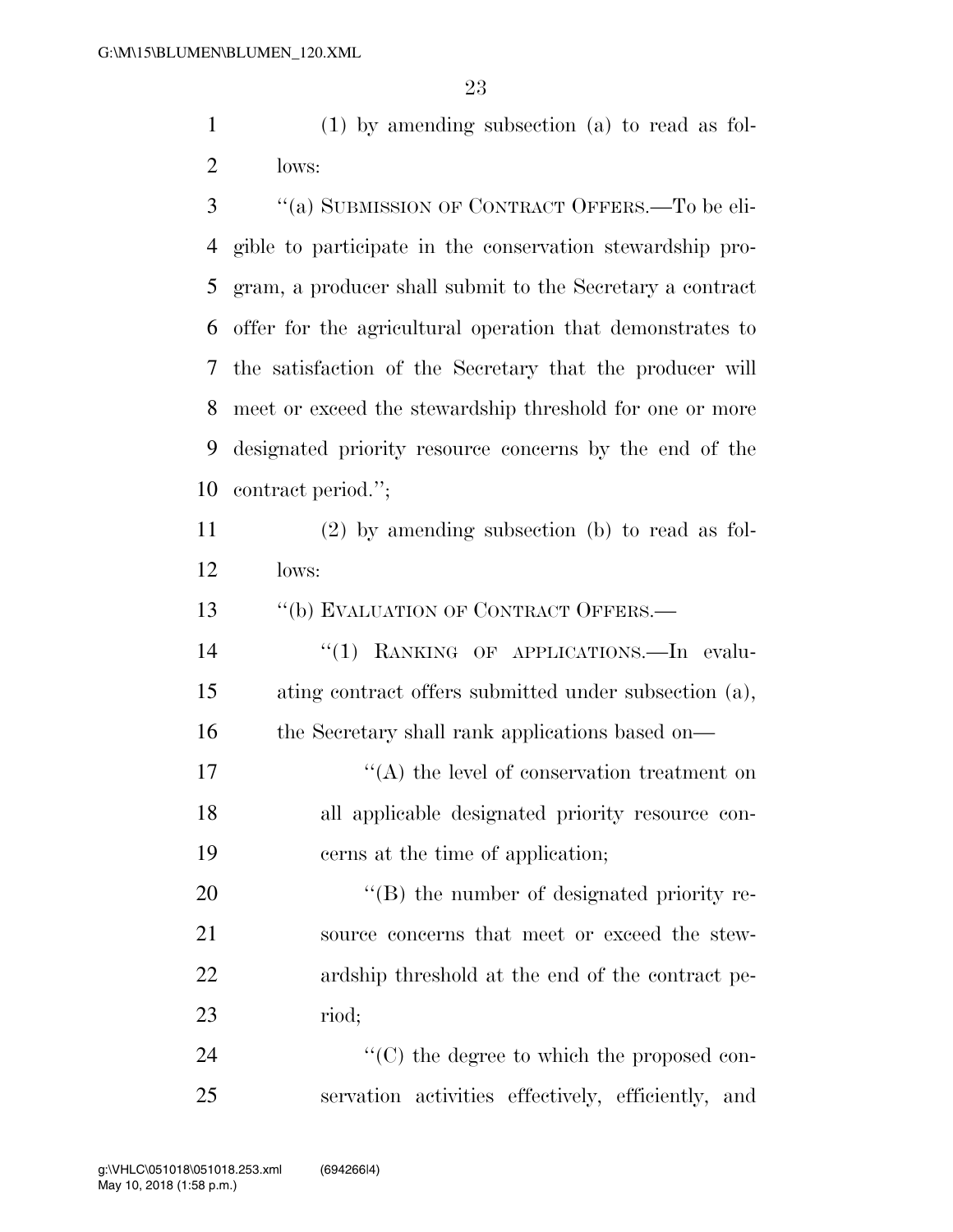comprehensively address the designated priority resource concerns;

 ''(D) the extent to which the contract offer will meet or exceed the stewardship threshold for one or more designated priority resource concerns at a lower cost relative to other simi-larly beneficial contract offers; and

8 ''(E) the extent to which priority resource concerns will be addressed when transitioning from the conservation reserve program to agri-cultural production.

12 "(2) PROHIBITION.—The Secretary may not as- sign a higher priority to any application because the applicant is willing to accept a lower payment than the applicant would otherwise be eligible to receive. ''(3) ADDITIONAL CRITERIA.—The Secretary may develop and use such additional criteria that the Secretary determines are necessary to ensure that designated priority resource concerns are effec-20 tively and efficiently treated to meet or exceed the stewardship threshold.'';

 (3) by amending subsection (c) to read as fol-lows:

24 "(c) ENTERING INTO CONTRACTS.—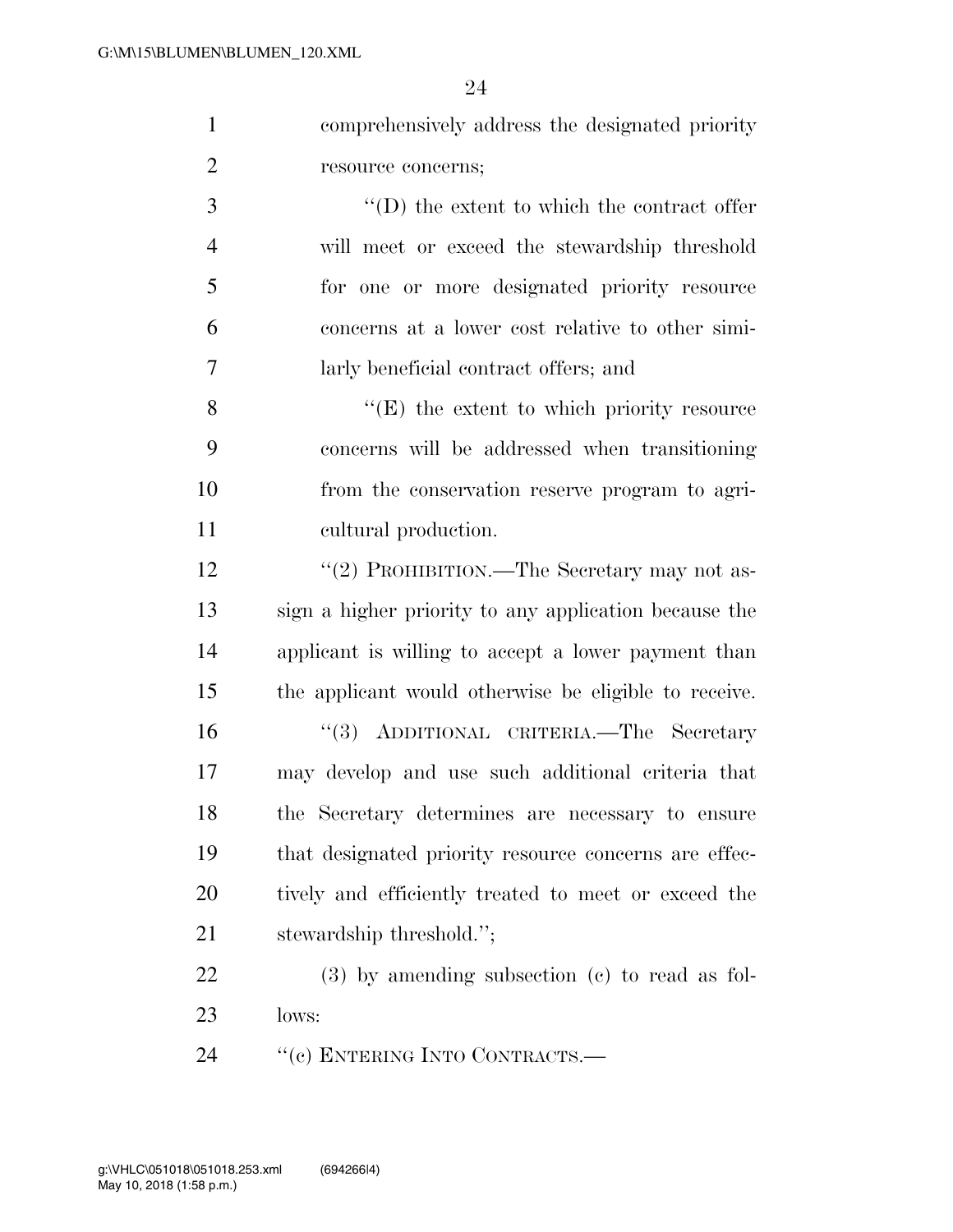| $\mathbf{1}$   | "(1) IN GENERAL.—After a determination that            |
|----------------|--------------------------------------------------------|
| $\overline{2}$ | a producer is eligible for the program under sub-      |
| 3              | section (a), and a determination that the contract     |
| $\overline{4}$ | offer ranks sufficiently high under the evaluation     |
| 5              | criteria under subsection (b), the Secretary shall     |
| 6              | enter into a conservation stewardship contract with    |
| 7              | the producer to enroll the eligible land to be covered |
| 8              | by the contract.                                       |
| 9              | "(2) FINANCIAL OBLIGATION.—Consistent with             |
| 10             | section $1238G(c)(4)$ , a contract entered into under  |
| 11             | paragraph (1) shall not create an obligation for fi-   |
| 12             | nancial assistance until the first October 1 after the |
| 13             | contract is entered into.";                            |
| 14             | $(4)$ in subsection $(d)$ —                            |
| 15             | (A) in paragraph $(1)$ , by striking "5                |
| 16             | years" and inserting "10 years"; and                   |
| 17             | (B) in paragraph $(2)(B)(i)$ , by inserting            |
| 18             | "that comprehensively address a designated pri-        |
| 19             | ority resource concern" after "conservation ac-        |
| 20             |                                                        |
|                | tivities"; and                                         |
| 21             | $(5)$ in subsection (e)—                               |
| 22             | $(A)$ in the matter preceding paragraph $(1)$ ,        |
| 23             | by striking "5-year" and inserting "10-year";          |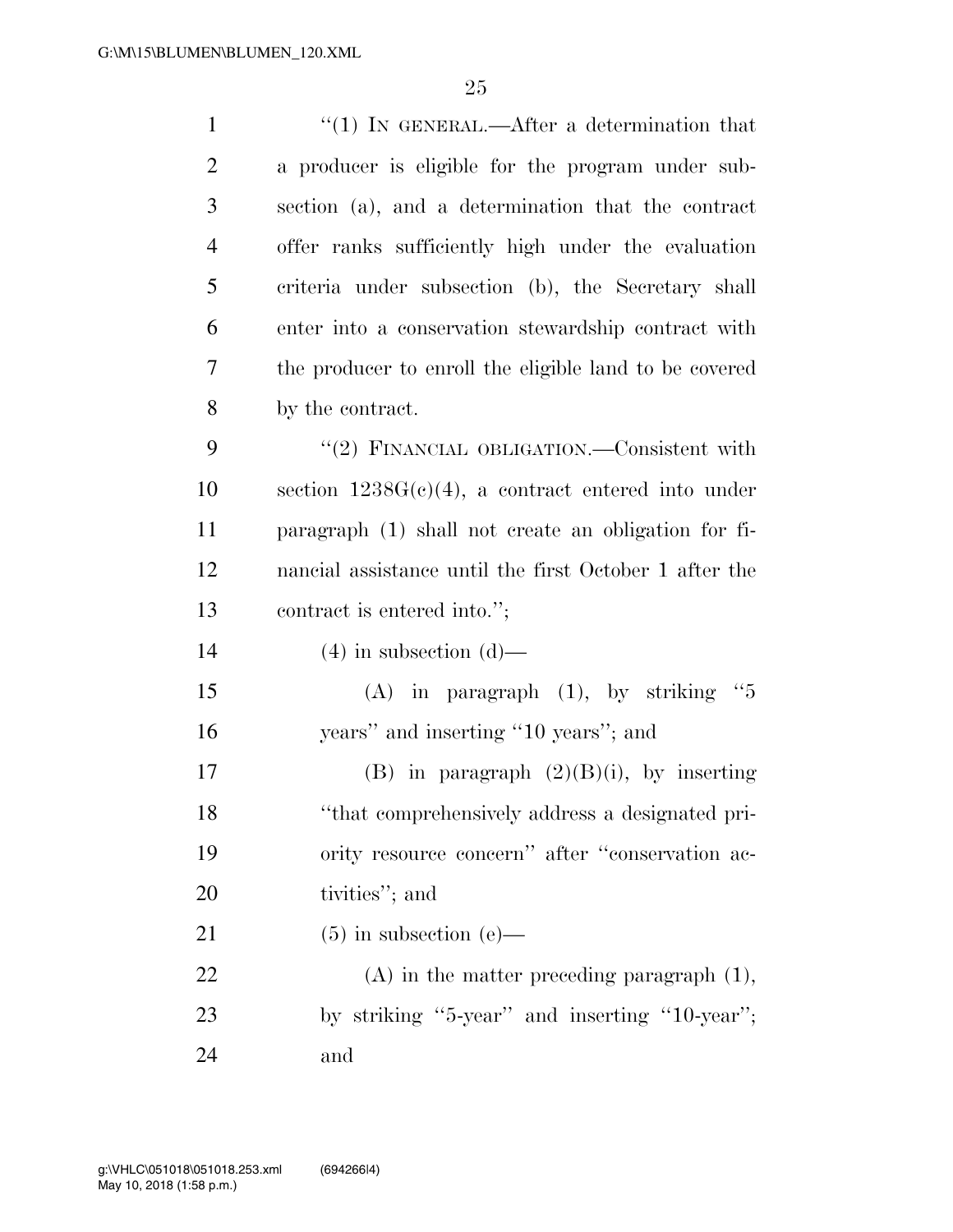(B) by amending paragraph (3) to read as follows:

 ''(3) has met or exceeded, or agrees to meet or exceed, the stewardship threshold of all designated priority resource concerns identified for the region or area in which the land that is subject to the con-tract is located.''.

#### **SEC. 2904. DUTIES OF THE SECRETARY.**

 Section 1238G of the Food Security Act of 1985 (16 U.S.C. 3838g) is amended to read as follows:

# **''SEC. 1238G. DUTIES OF THE SECRETARY.**

 ''(a) IN GENERAL.—To achieve the conservation goals of a contract under the conservation stewardship program, the Secretary shall—

 $\frac{1}{2}$  (1) make the program available to eligible pro- ducers on a continuous enrollment basis with one or more ranking periods, of which shall occur in the first quarter of each fiscal year;

 ''(2) identify not more than 5 designated pri- ority resource concerns in a particular watershed or other appropriate region or area within a State;

 ''(3) for any region or area that includes any part of a nutrient-impacted watershed (as deter- mined by the Secretary), ensure that one of the pri-ority resource concerns identified under paragraph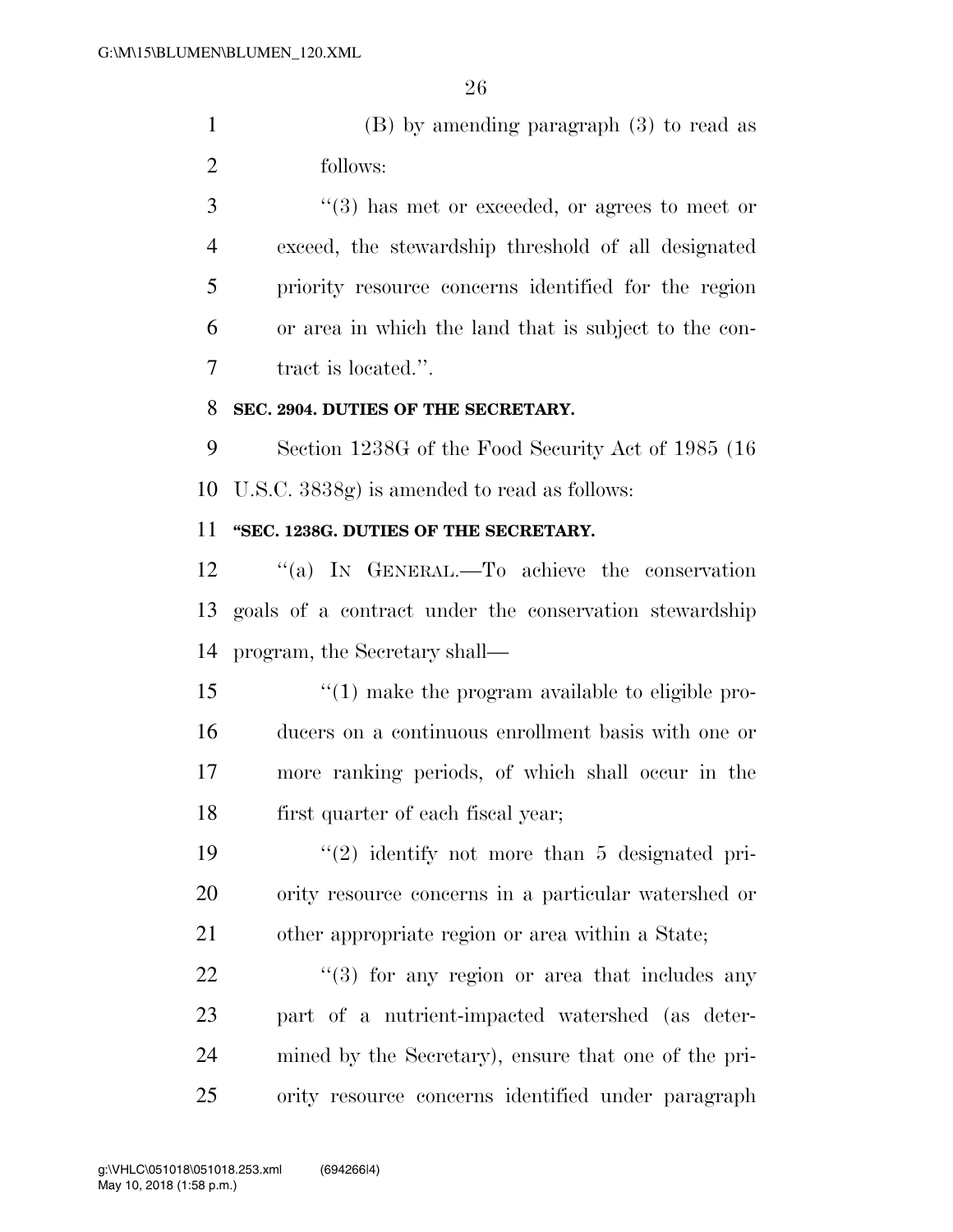(2) is water pollution caused by excess nutrient loads; ''(4) develop reliable conservation measurement tools for purposes of carrying out the program; and ''(5) ensure that conservation measurement

tools are transparent and available to producers

by —

8 ''(A) making interactive, user-friendly con- servation measurement tools publically available online;

 $\langle G \rangle$  making conservation activity natural resource and environmental benefit scores avail- able in an easy to understand format for study both before and during application; and

15 "'(C) taking other steps, as determined by 16 the Secretary.

 ''(b) ALLOCATION TO STATES.—The Secretary shall allocate acres to States for enrollment, based on each State's proportion of eligible land to the total acreage of eligible land in all States as follows:

21 "(1) SOURCE WATER PROTECTION.—At least 22 20 percent of the funds made available for financial and technical assistance under the program shall be for contracts addressing designated priority resource concerns related to enhancing the quality and quan-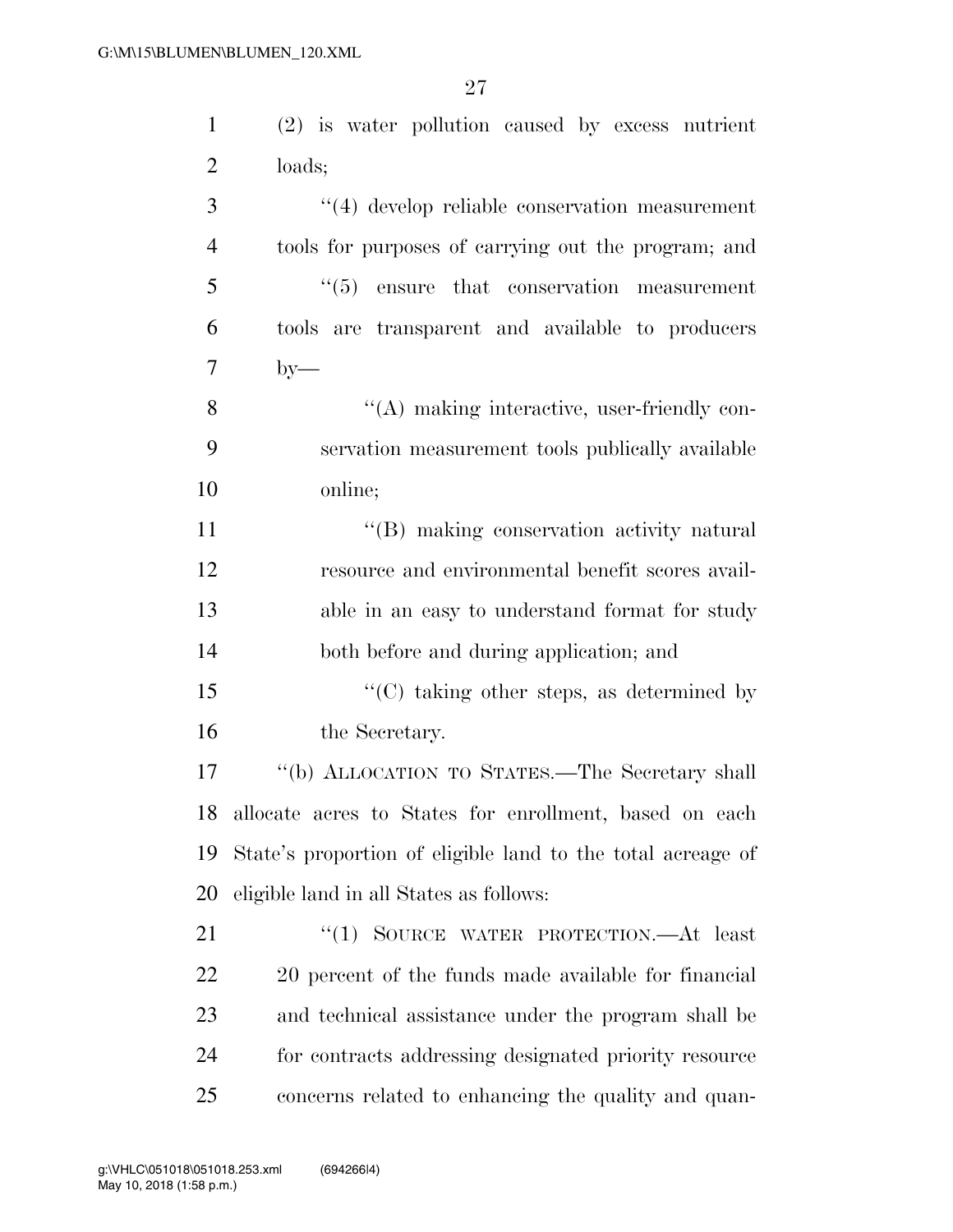1 tity of source water (as that term is used in the Safe Drinking Water Act).

3 "(2) PEST MANAGEMENT.—At least 20 percent of the funds made available for financial and tech- nical assistance under the program shall be for con- tracts addressing designated priority resource con- cerns related to reducing the need for pesticides in agricultural production including organic farming systems and intensive integrated pest management.

 ''(3) SOIL CONSERVATION.—At least 20 percent of the funds made available for financial and tech- nical assistance under the program shall be for con- tracts addressing designated priority resource con- cerns related to reducing soil erosion and improving soil fertility and tilth.

16 "'(c) CONSERVATION STEWARDSHIP PAYMENTS.—

17 "(1) AVAILABILITY OF PAYMENTS.—The Sec- retary shall provide annual payments under the pro-gram to compensate the producer for—

20 "'(A) installing and adopting additional conservation activities that will meet or exceed the stewardship threshold for a designated pri-ority resource concern; and

24 "(B) improving, maintaining, and man-aging conservation activities in place on the ag-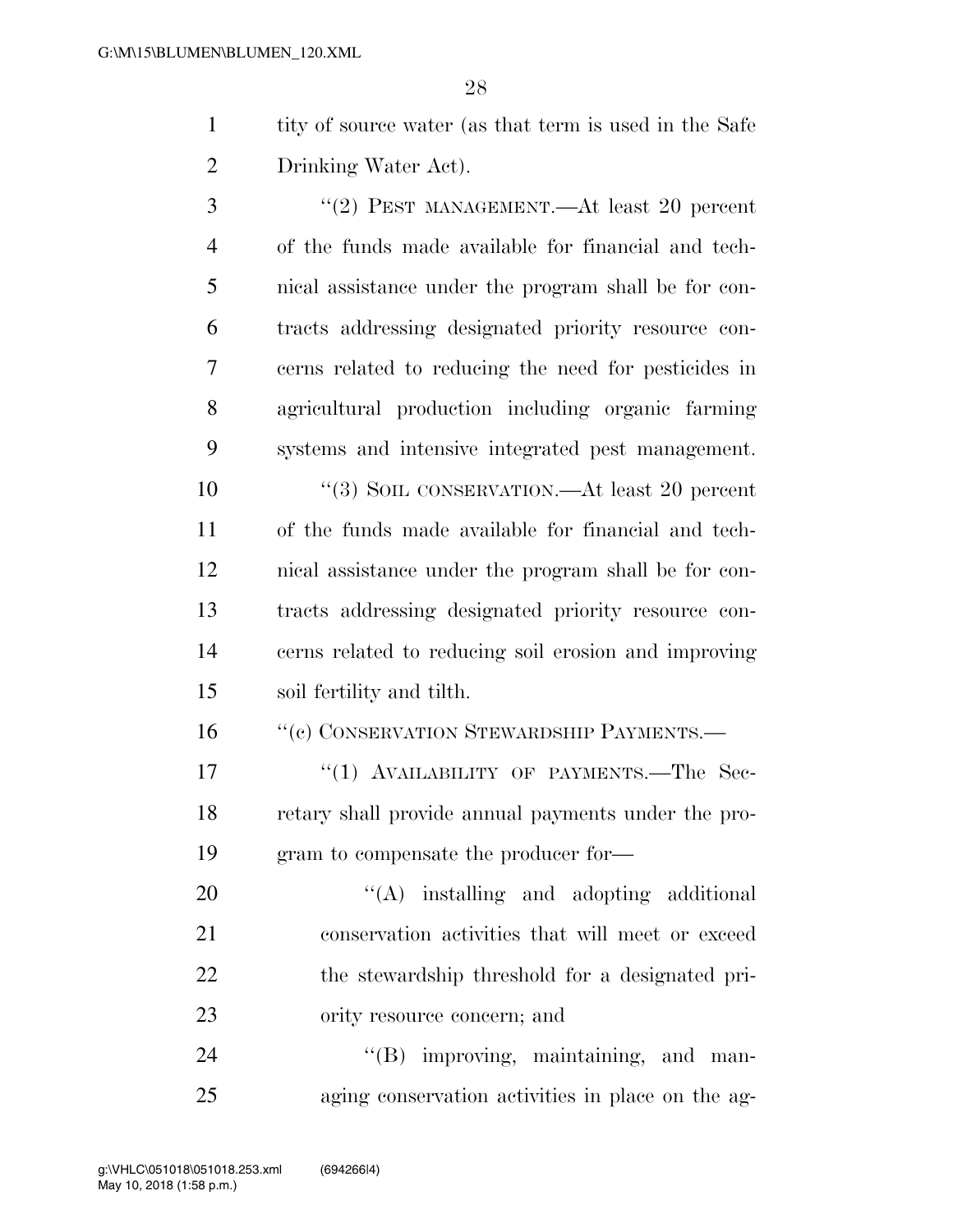| $\mathbf{1}$   | ricultural operation of the producer at the time    |
|----------------|-----------------------------------------------------|
| $\overline{2}$ | the contract offer is accepted by the Secretary.    |
| 3              | "(2) PAYMENT AMOUNT.—The amount of the              |
| $\overline{4}$ | annual payment shall be determined by the Sec-      |
| 5              | retary and based, to the maximum extent prac-       |
| 6              | ticable, on the following factors:                  |
| 7              | "(A) Costs incurred by the producer asso-           |
| 8              | ciated with planning, design, materials, installa-  |
| 9              | tion, labor, management, maintenance, or train-     |
| 10             | ing.                                                |
| 11             | "(B) Income forgone by the producer.                |
| 12             | "(C) Expected conservation benefits, based          |
| 13             | to the maximum extent possible on conservation      |
| 14             | measurement tools.                                  |
| 15             | "(D) The extent to which designated pri-            |
| 16             | ority resource concerns will be addressed           |
| 17             | through the installation and adoption of con-       |
| 18             | servation activities on the agricultural oper-      |
| 19             | ation.                                              |
| 20             | "(E) The level of stewardship in place at           |
| 21             | the time of application and maintained over the     |
| 22             | term of the contract.                               |
| 23             | $\lq\lq(F)$ The degree to which the conservation    |
| 24             | activities will be integrated across the entire ag- |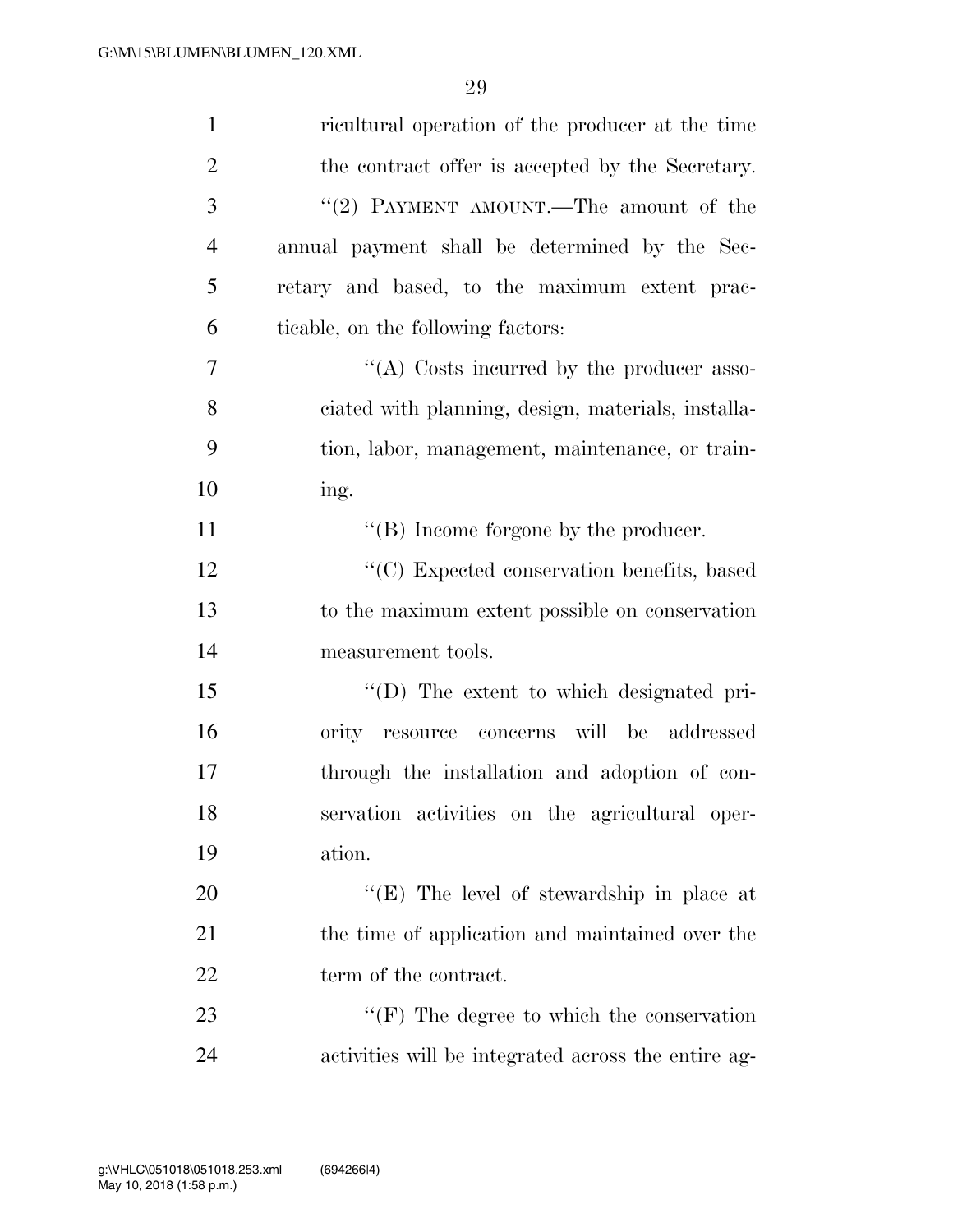| $\mathbf{1}$   | ricultural operation for all designated priority     |
|----------------|------------------------------------------------------|
| $\overline{2}$ | resource concerns over the term of the contract.     |
| 3              | $\lq\lq(G)$ Such other factors as are determined     |
| $\overline{4}$ | appropriate by the Secretary.                        |
| 5              | "(3) EXCLUSIONS.—A payment to a producer             |
| 6              | under this subsection shall not be provided for—     |
| 7              | "(A) the design, construction, or mainte-            |
| 8              | nance of animal waste storage or treatment fa-       |
| 9              | cilities or associated waste transport or transfer   |
| 10             | devices for animal feeding operations; or            |
| 11             | "(B) conservation activities for which there         |
| 12             | is no cost incurred or income forgone to the         |
| 13             | producer.                                            |
| 14             | DELIVERY OF PAYMENTS.-In making<br>(4)               |
| 15             | payments under this subsection, the Secretary shall, |
| 16             | to the extent practicable—                           |
| 17             | "(A) prorate conservation performance                |
| 18             | over the term of the contract so as to accommo-      |
| 19             | date, to the extent practicable, producers earn-     |
| 20             | ing equal annual payments in each fiscal year;       |
| 21             | and                                                  |
| 22             | $\lq\lq (B)$ make such payments as soon as prac-     |
| 23             | ticable after October 1 of each fiscal year for      |
| 24             | activities carried out in the previous fiscal year.  |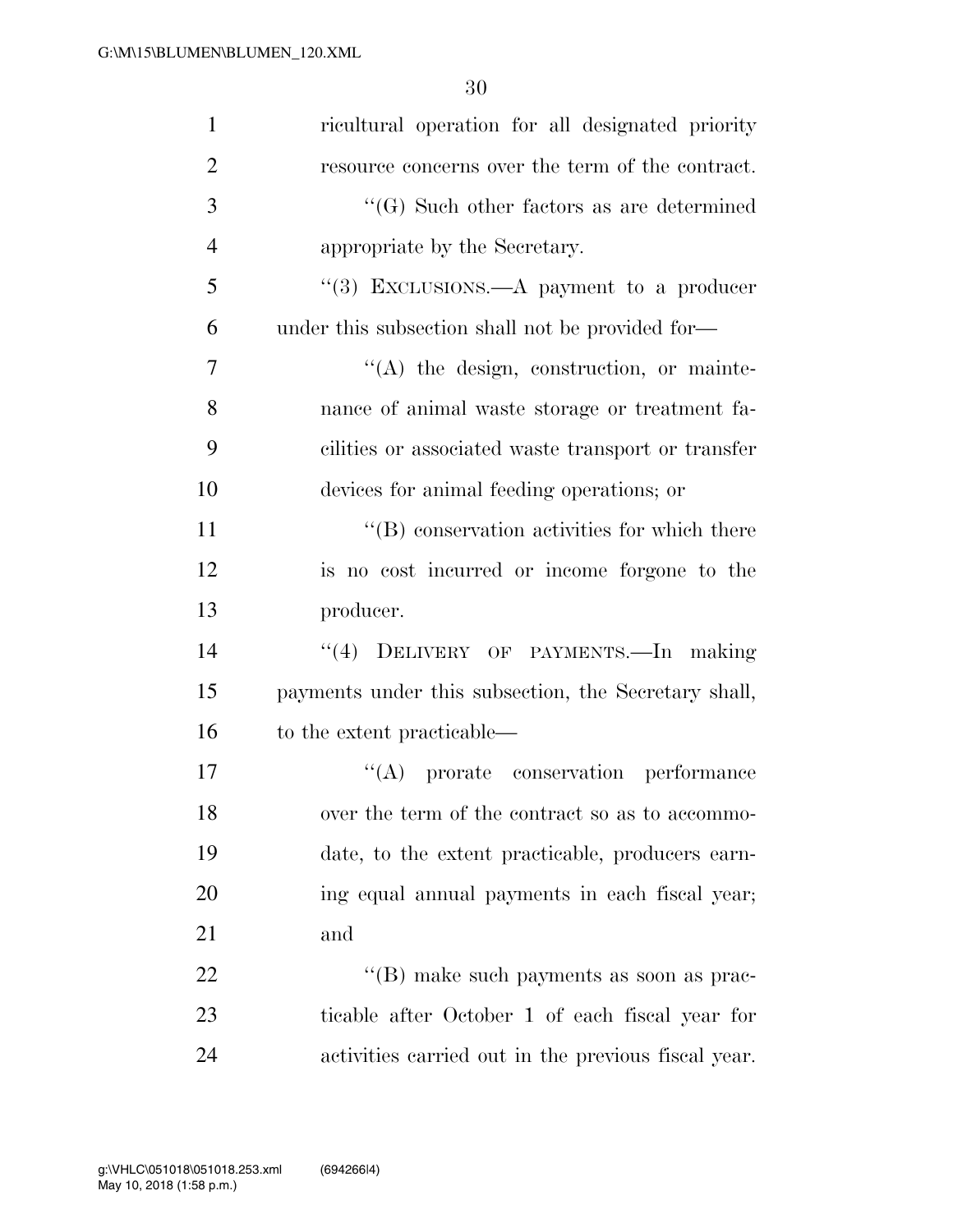| $\mathbf{1}$   | "(5) MINIMUM PAYMENT.—If a contract re-             |
|----------------|-----------------------------------------------------|
| $\overline{2}$ | quires a comprehensive conservation plan the imple- |
| 3              | mentation of which will, by the end of the contract |
| $\overline{4}$ | term, meet or exceed the stewardship threshold for  |
| 5              | all designated priority resource concerns, the min- |
| 6              | imum payment shall be not less than \$3,000.        |
| 7              | "(d) SUPPLEMENTAL PAYMENTS FOR RESOURCE-            |
| 8              | CONSERVING CROP ROTATIONS, MANAGED INTENSIVE        |
| 9              | ROTATIONAL GRAZING, AND TRANSITION TO ORGANIC       |
| 10             | CROP OR LIVESTOCK SYSTEMS.-                         |
| 11             | "(1) AVAILABILITY OF PAYMENTS.—The Sec-             |
| 12             | retary shall provide additional payments to pro-    |
| 13             | ducers that, in participating in the program, agree |
| 14             | $to-$                                               |
| 15             | $\lq\lq$ improve, maintain, and manage or           |
| 16             | adopt and maintain—                                 |
| 17             | "(i) resource-conserving crop rotations             |
| 18             | to achieve beneficial crop rotations as ap-         |
| 19             | propriate for the eligible land of the pro-         |
| 20             | ducers; or                                          |
| 21             | "(ii) managed intensive rotational                  |
| 22             | grazing; or                                         |
| 23             | $\lq\lq$ transition to organic crop or livestock    |
| 24             | systems.                                            |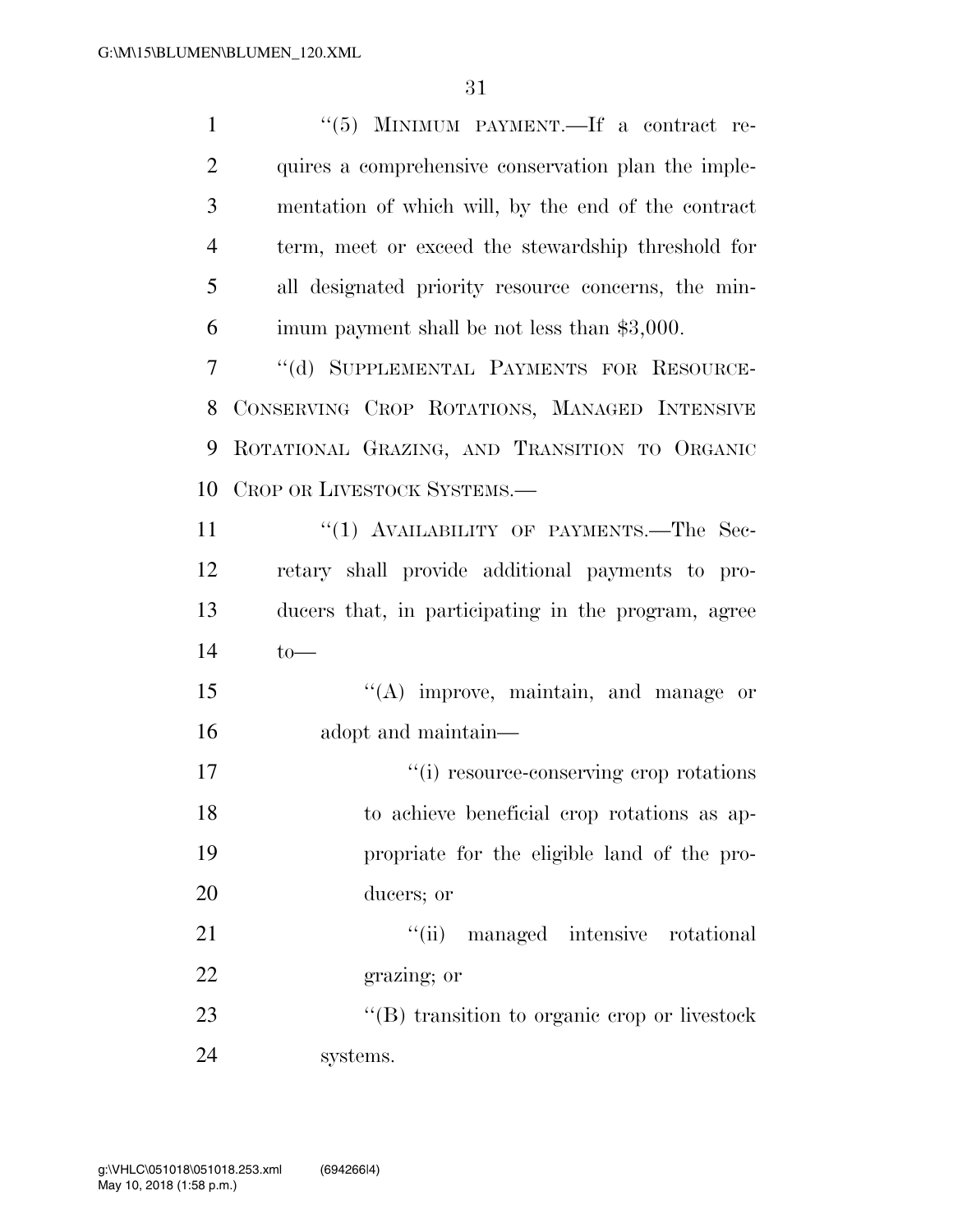| $\mathbf{1}$   | "(2) BENEFICIAL CROP ROTATIONS.—The Sec-                 |
|----------------|----------------------------------------------------------|
| $\overline{c}$ | retary shall determine whether a resource-conserving     |
| 3              | crop rotation is a beneficial crop rotation eligible for |
| $\overline{4}$ | additional payments under paragraph (1) based on         |
| 5              | whether the resource-conserving crop rotation is de-     |
| 6              | signed to address designated priority resource con-      |
| 7              | cerns while providing production benefits.               |
| 8              | "(3) ELIGIBILITY.—To be eligible to receive a            |
| 9              | payment described in paragraph (1), a producer           |
| 10             | shall agree to adopt and maintain beneficial re-         |
| 11             | source-conserving crop rotations for the term of the     |
| 12             | contract.                                                |
| 13             | RESOURCE-CONSERVING<br>(4)<br>CROP<br>ROTA-              |
| 14             | TION.—In this subsection, the term 'resource-con-        |
| 15             | serving crop rotation' means a crop rotation that—       |
| 16             | $\lq\lq$ includes at least 1 resource<br>con-            |
| 17             | serving crop (as defined by the Secretary);              |
| 18             | $\lq\lq (B)$ reduces erosion;                            |
| 19             | "(C) prevents pollution of surface water or              |
| 20             | groundwater;                                             |
| 21             | $\lq\lq$ (D) improves soil fertility and tilth;          |
| 22             | $\lq\lq$ (E) interrupts pest cycles; and                 |
| 23             | $``(F)$ in applicable areas, reduces depletion           |
| 24             | of soil moisture or otherwise reduces the need           |
| 25             | for irrigation.                                          |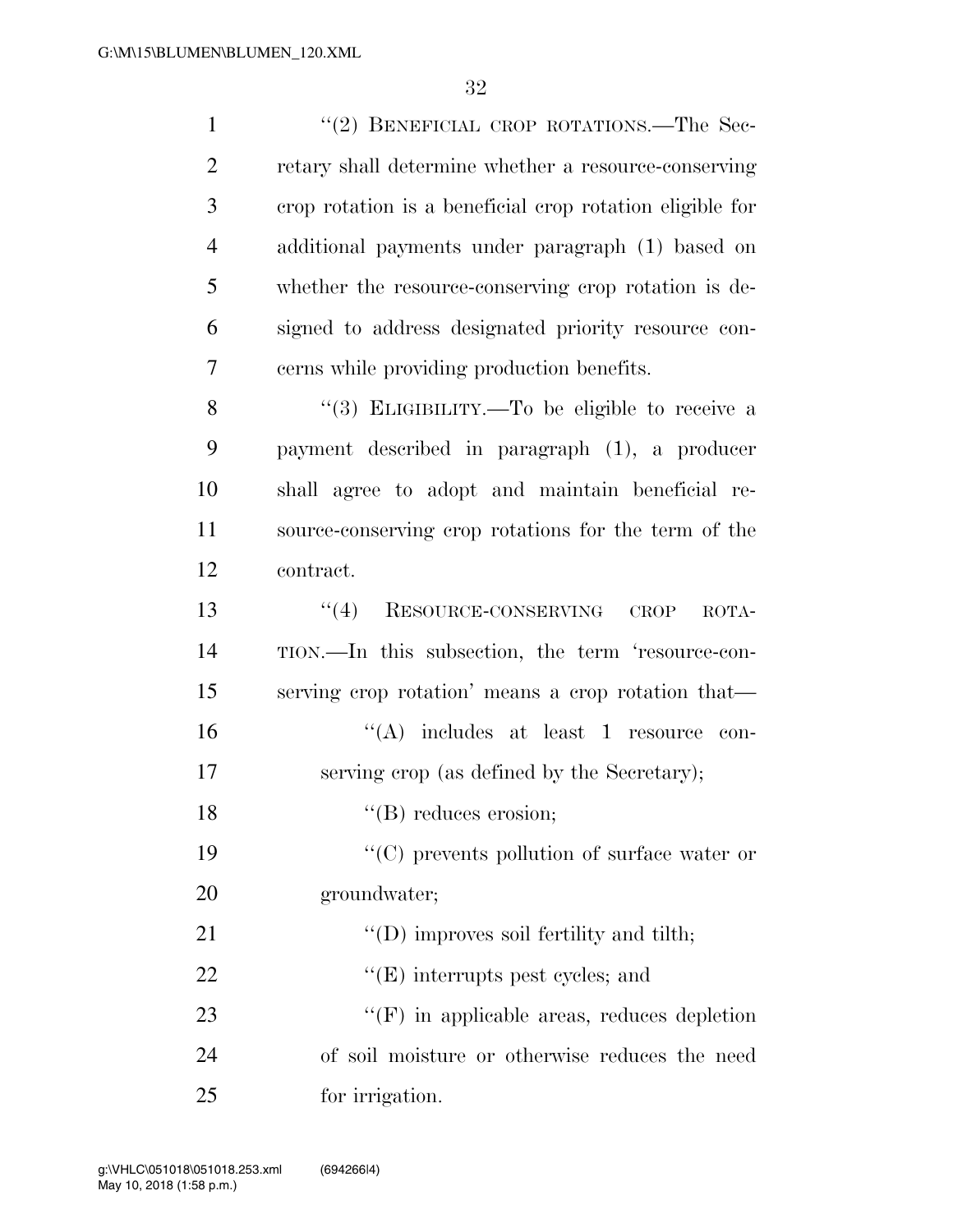| $\mathbf{1}$   | "(5) MANAGED INTENSIVE ROTATIONAL GRAZ-               |
|----------------|-------------------------------------------------------|
| $\overline{2}$ | ING.—In this subsection, the term 'managed inten-     |
| 3              | sive rotational grazing' means a system in which      |
| $\overline{4}$ | animals are regularly and systematically moved to     |
| 5              | fresh pasture in such a way as to-                    |
| 6              | $\lq\lq$ maximize the quantity and quality of         |
| 7              | forage growth;                                        |
| 8              | "(B) improve manure distribution and nu-              |
| 9              | trient cycling;                                       |
| 10             | $\lq\lq$ increase carbon sequestration from           |
| 11             | greater forage harvest;                               |
| 12             | $\lq\lq$ (D) improve the quantity and quality of      |
| 13             | cover for wildlife;                                   |
| 14             | $\lq\lq(E)$ provide permanent cover to protect        |
| 15             | the soil from erosion; and                            |
| 16             | $\lq\lq(F)$ improve water quality.                    |
| 17             | "(6) TRANSITION TO ORGANIC CROP OR LIVE-              |
| 18             | STOCK SYSTEMS.—In this subsection, the term 'tran-    |
| 19             | sition to organic crop or livestock systems' means    |
| 20             | adoption of conservation activities for certified or- |
| 21             | ganic production on land or for herds not previously  |
| 22             | certified organic that meet all the requirements of   |
| 23             | the program and that are consistent with the regula-  |
| 24             | tions promulgated under the Organic Foods Produc-     |
| 25             | tion Act of 1990 (7 U.S.C. 6501 et seq.).             |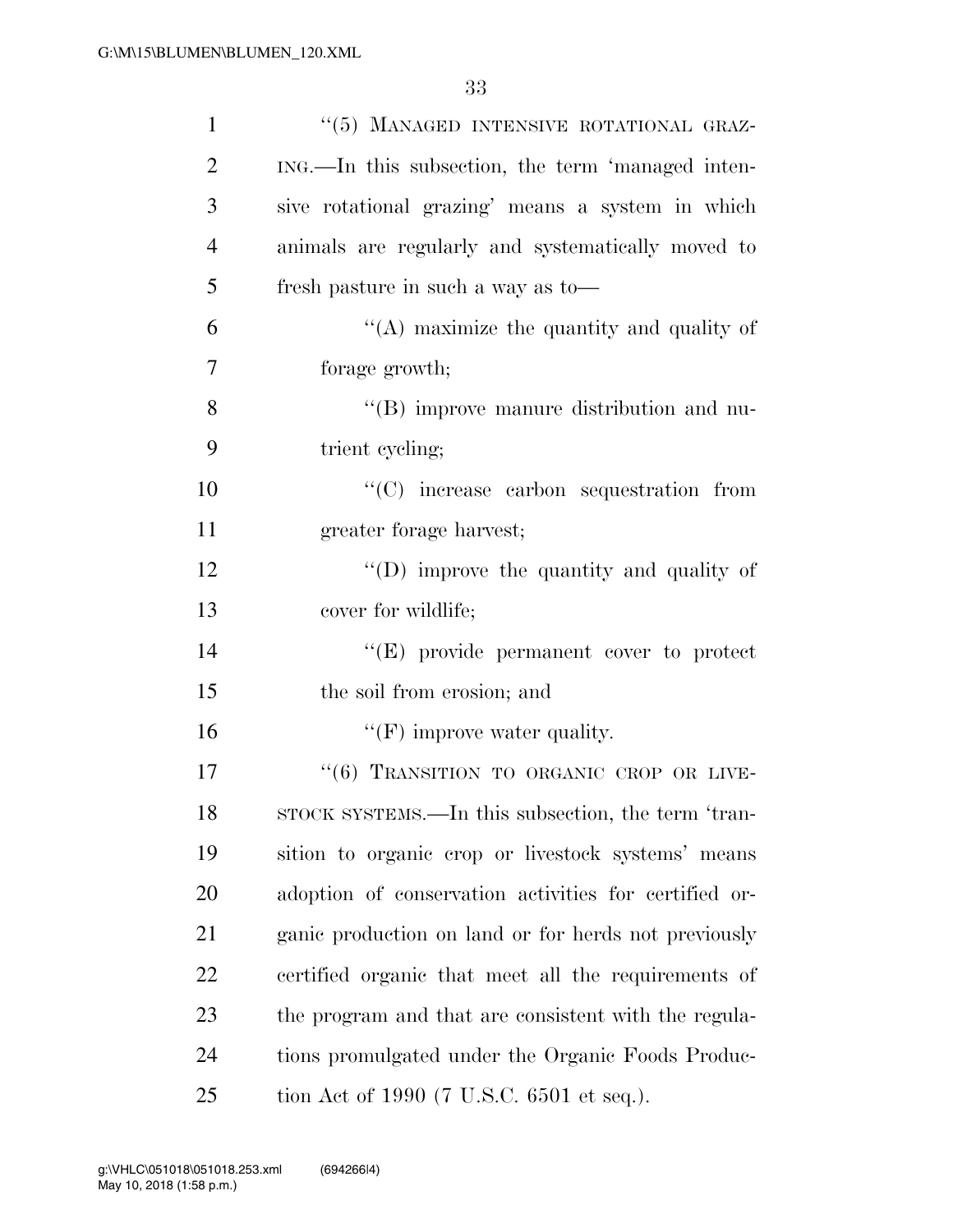''(e) PAYMENT LIMITATION.—A person or legal enti- ty may not receive, directly or indirectly, payments under the program that, in the aggregate, exceed \$200,000 under all contracts entered into during any 5-year period, excluding funding arrangements with Indian tribes, re- gardless of the number of contracts entered into under the program by the person or legal entity.

8 "(f) SPECIALTY CROP AND ORGANIC PRODUCERS.— The Secretary shall ensure that outreach and technical as- sistance are available, and program specifications are ap- propriate to enable specialty crop and organic producers to participate in the program.

 ''(g) COORDINATION WITH ORGANIC CERTIFI- CATION.—The Secretary shall establish a transparent means by which producers may initiate organic certifi- cation under the Organic Foods Production Act of 1990 (7 U.S.C. 6501 et seq.) while participating in a contract under the program.

 ''(h) REGULATIONS.—The Secretary shall promul-gate regulations that—

21 ''(1) prescribe such other rules as the Secretary determines to be necessary to ensure a fair and rea- sonable application of the limitations established under subsection (f); and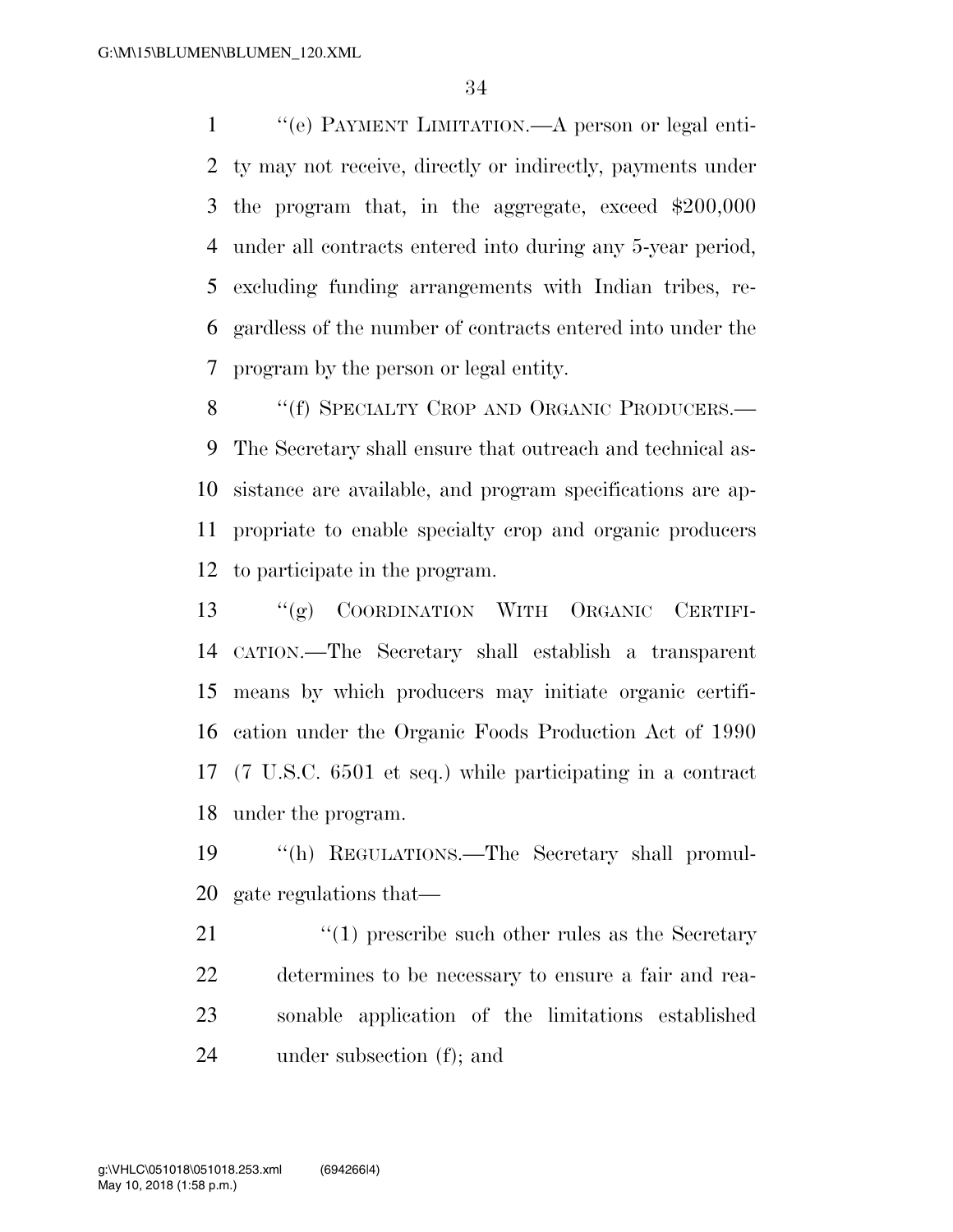| $\mathbf{1}$   | $\lq(2)$ otherwise enable the Secretary to carry out      |
|----------------|-----------------------------------------------------------|
| $\overline{c}$ | the program.                                              |
| 3              | "(i) DATA.—The Secretary shall maintain detailed          |
| $\overline{4}$ | and segmented data on contracts and payments under the    |
| 5              | program to allow, at a minimum, with respect to each con- |
| 6              | $\text{tract}$ —                                          |
| 7              | "(1) quantification of the type and extent of             |
| 8              | conservation activities for which payments were           |
| 9              | made;                                                     |
| 10             | $"(2)$ quantification of the amount of payments           |
| 11             | made for-                                                 |
| 12             | $\lq\lq$ the installation and adoption of addi-           |
| 13             | tional conservation activities and improvements           |
| 14             | to conservation activities in place on the oper-          |
| 15             | ation of a producer at the time the conservation          |
| 16             | stewardship offer is accepted by the Secretary;           |
| 17             | and                                                       |
| 18             | $\lq\lq$ (B) the maintenance of existing conserva-        |
| 19             | tion activities; and                                      |
| 20             | "(3) identification of the watershed and county           |
| 21             | in which the agricultural operation receiving pay-        |
| 22             | ments is located.                                         |
| 23             | "(j) PAYMENTS FOR CONSERVATION ACTIVITIES RE-             |
| 24             | LATED TO ORGANIC PRODUCTION.                              |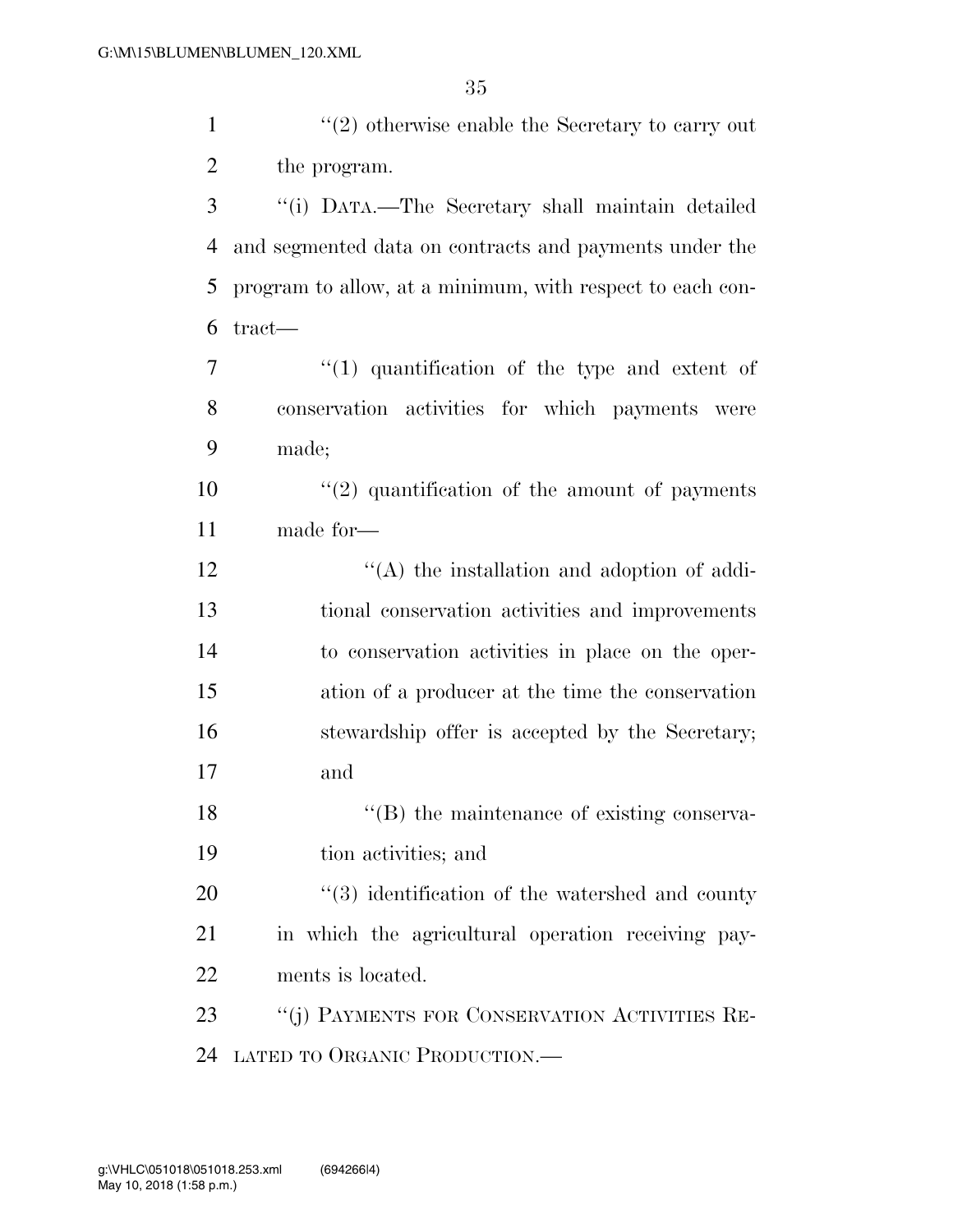1 ''(1) IN GENERAL.—The Secretary shall provide payments for conservation activities related to or-ganic production.

 ''(2) ELIGIBILITY REQUIREMENTS.—As a condi- tion for receiving payments under the program, a producer shall agree to develop and implement con- servation activities for certified organic production that are consistent with the regulations promulgated under the Organic Foods Production Act of 1990 (7 U.S.C. 6501 et seq.) and the purposes of the pro-gram.

12  $\frac{((3) \text{PLANNING}}{}$ 

13 "(A) IN GENERAL.—The Secretary shall provide planning assistance to producers transitioning to certified organic production consistent with the requirements of the Organic Foods Production Act of 1990 (7 U.S.C. 6501 et seq.) and the purposes of this subchapter.

19 "(B) AVOIDANCE OF DUPLICATION.—The Secretary shall, to the maximum extent prac- ticable, eliminate duplication of planning activi- ties for a producer participating in a contract under this subchapter and initiating or main-taining organic certification consistent with the